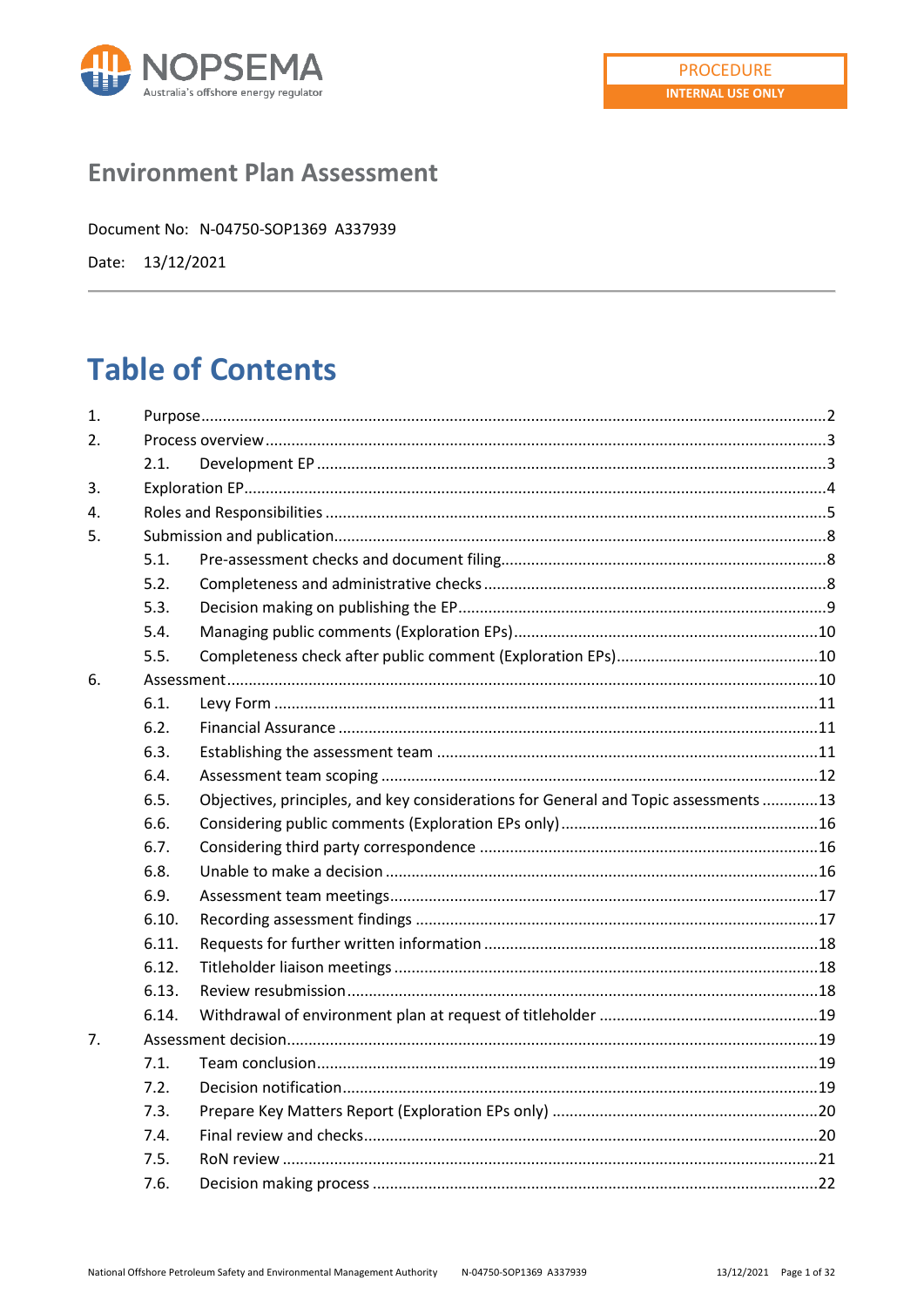

|     | 7.7. |  |  |
|-----|------|--|--|
|     | 7.8. |  |  |
| 8.  |      |  |  |
|     | 8.1. |  |  |
|     | 8.2. |  |  |
|     | 8.3. |  |  |
|     | 8.4. |  |  |
|     |      |  |  |
|     |      |  |  |
| 9.  |      |  |  |
|     | 9.1. |  |  |
|     | 9.2. |  |  |
| 10. |      |  |  |
|     |      |  |  |
|     |      |  |  |
|     |      |  |  |
|     |      |  |  |
|     |      |  |  |
|     |      |  |  |
|     |      |  |  |
|     |      |  |  |
|     |      |  |  |
|     |      |  |  |
|     |      |  |  |
|     |      |  |  |
|     |      |  |  |
|     |      |  |  |
|     |      |  |  |
|     |      |  |  |
|     |      |  |  |

### <span id="page-1-0"></span>**1. Purpose**

The purpose of this procedure is to detail how NOPSEMA assesses environment plans (EPs) submitted on or after 25 April 2019 in accordance with both the 'NOPSEMA Assessment Policy' (N-04000-PL0050) and 'Environment Plan Assessment Policy' (N-04750-PL1368). For EPs submitted prior to 25 April 2019, refer to version 24.0 of the procedure.

Further guidance on completion of the tasks within this procedure can be found in the Environment Plan Assessment Training Package (A666135).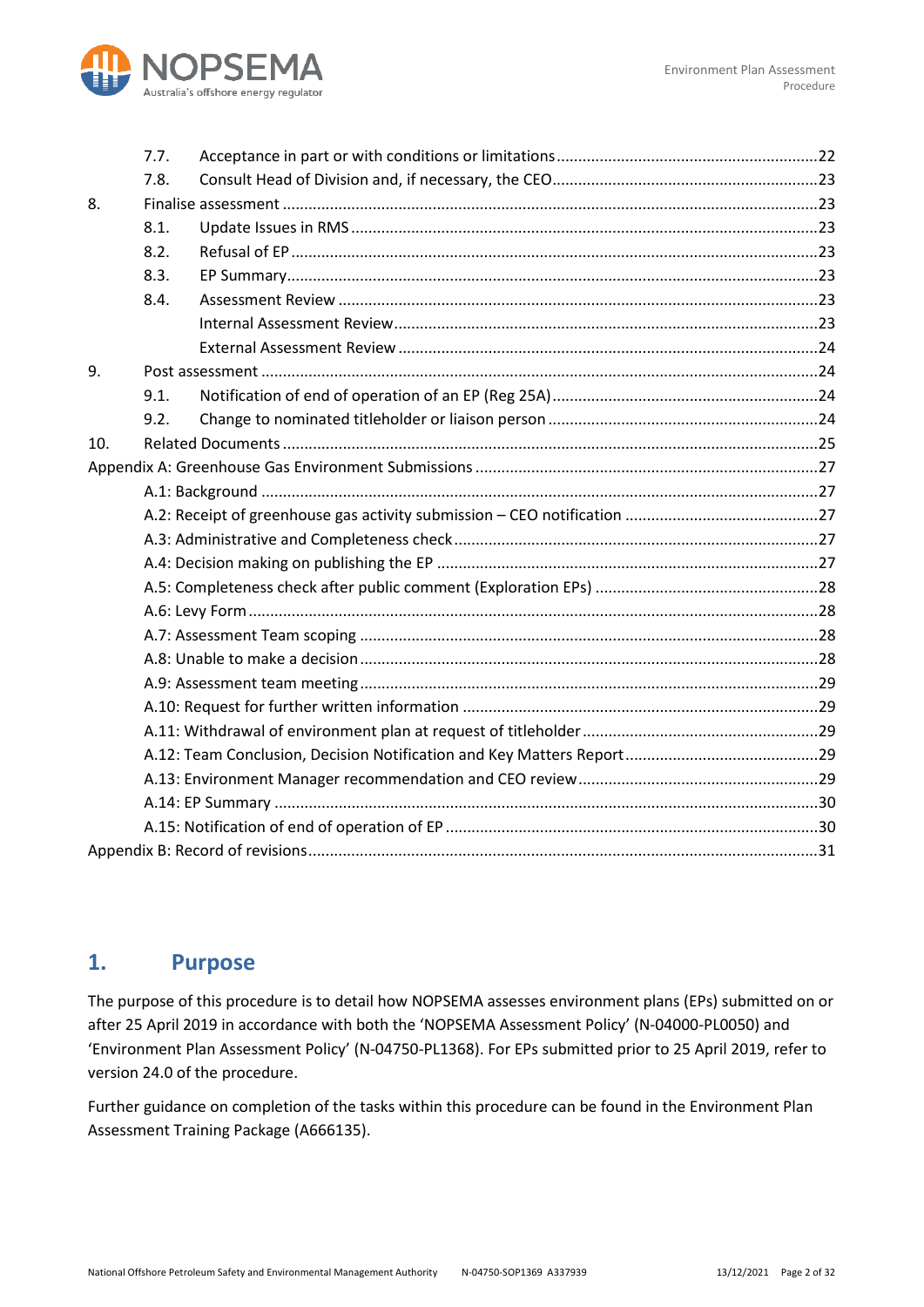

# <span id="page-2-0"></span>**2. Process overview**

### <span id="page-2-1"></span>**2.1. Development EP**

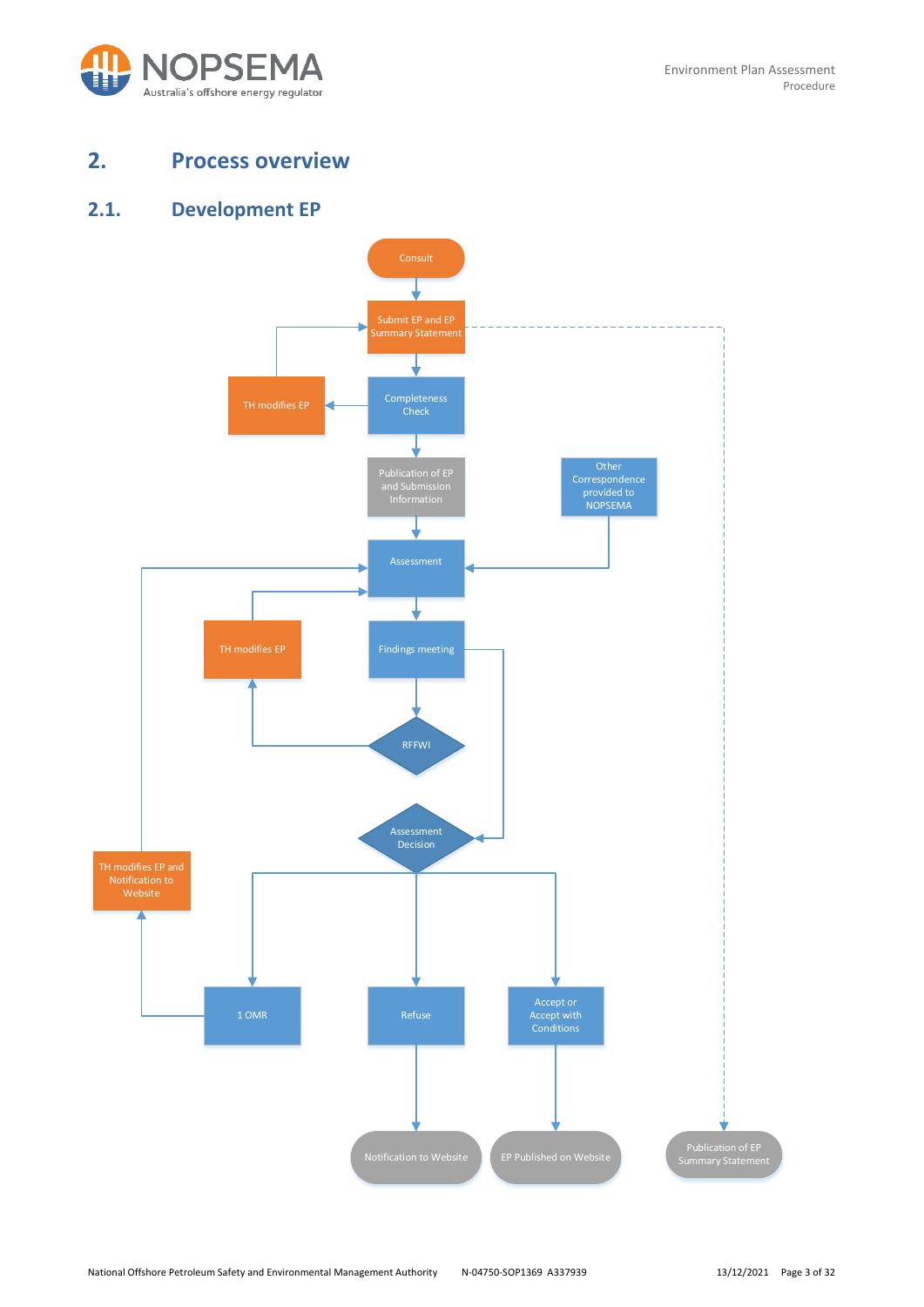

# <span id="page-3-0"></span>**3. Exploration EP**

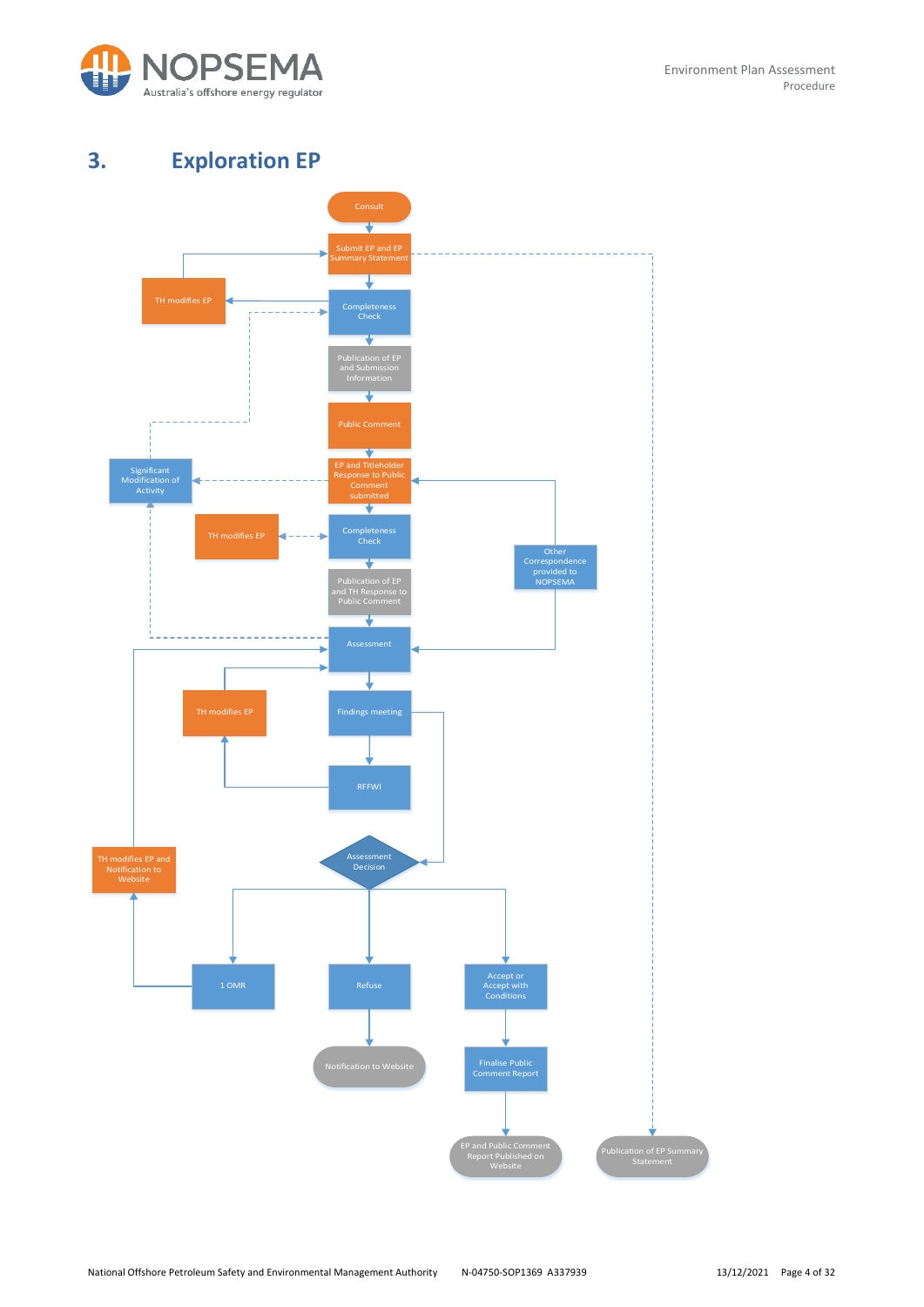

# <span id="page-4-0"></span>**4. Roles and Responsibilities**

NOPSEMA has established roles and responsibilities for a range of personnel in relation to the EP assessment process. Personnel involved in the assessment process are required to be familiar with the relevant procedures and guidelines described in the SOP.

| <b>NOPSEMA CEO</b>                            | Role - Decisions relating to exceptional circumstance requests                                                                                                                                                                                                                                                                                                                                                                                                                                                                                                                                                                                                                                                                                                                                                                                                                                                                                   |  |  |
|-----------------------------------------------|--------------------------------------------------------------------------------------------------------------------------------------------------------------------------------------------------------------------------------------------------------------------------------------------------------------------------------------------------------------------------------------------------------------------------------------------------------------------------------------------------------------------------------------------------------------------------------------------------------------------------------------------------------------------------------------------------------------------------------------------------------------------------------------------------------------------------------------------------------------------------------------------------------------------------------------------------|--|--|
| Responsibilities                              | Provide advice regarding acceptance of an EP in part; with<br>$\bullet$<br>conditions/limitations; issue permission to act contrary to an EP                                                                                                                                                                                                                                                                                                                                                                                                                                                                                                                                                                                                                                                                                                                                                                                                     |  |  |
| <b>Head of Division</b><br><b>Environment</b> | Role - Ensures an appropriate level of engagement with relevant stakeholders                                                                                                                                                                                                                                                                                                                                                                                                                                                                                                                                                                                                                                                                                                                                                                                                                                                                     |  |  |
| Responsibilities                              | Liaise with the CEO, RON, titleholder(s) and other relevant stakeholders in<br>$\bullet$<br>matters regarding assessments on an as required basis<br>Consider and process decisions relating to exceptional circumstance requests                                                                                                                                                                                                                                                                                                                                                                                                                                                                                                                                                                                                                                                                                                                |  |  |
| <b>RoN</b> (Environment<br>Manager)           | Role - Oversee the assessment of an EP to ensure assessment undertaken in<br>accordance with EP Policy Assessment principles and decision made in<br>accordance with the principles of good decision making                                                                                                                                                                                                                                                                                                                                                                                                                                                                                                                                                                                                                                                                                                                                      |  |  |
| Responsibilities                              | Ensure the object of the Environment Regulations and assessment principles<br>$\bullet$<br>embedded in the Policy are promoted in assessment<br>Ensure that the regulatory requirements for making a decision are applied<br>Ensure that decisions are, as far as is practicable, consistent and fair across all<br>titleholders and activities<br>Make decisions in accordance with the principles of good decision-making<br>(Administrative Decisions (Judicial Review) Act 1977), the Environment<br>Regulations, commitments under the endorsed NOPSEMA Program, and<br>NOPSEMA policies and procedures<br>Ensure that relevant NOPSEMA experience and knowledge is included in the<br>decision-making process<br>Ensure accurate information is published on NOPSEMA's website about EPs<br>$\bullet$<br>open for public comment, under assessment and at final decision<br>Ensure that statutory timeframes for assessment are adhered to |  |  |
| <b>Team Manager</b>                           | Role - Provide oversight of specialist input in support of efficient and effective<br>assessments                                                                                                                                                                                                                                                                                                                                                                                                                                                                                                                                                                                                                                                                                                                                                                                                                                                |  |  |
| Responsibilities                              | Ensure regulatory standards are maintained in accordance with the Regulatory<br>$\bullet$<br>Service Charter<br>Ensure the quality, consistent, efficient and proportionate provision of<br>technical input to assessments including lead assessment, general assessment<br>and topic assessment<br>Provide relevant NOPSEMA experience and knowledge input to the decision-<br>٠<br>making process                                                                                                                                                                                                                                                                                                                                                                                                                                                                                                                                              |  |  |
| <b>Lead Assessor</b>                          | Role - Plan, lead and manage assessment of allocated EP documents to ensure<br>decisions are made in accordance with policies and procedures                                                                                                                                                                                                                                                                                                                                                                                                                                                                                                                                                                                                                                                                                                                                                                                                     |  |  |
| Responsibilities                              | Ensure conduct of assessments is in accordance with the Regulatory Service<br>Charter                                                                                                                                                                                                                                                                                                                                                                                                                                                                                                                                                                                                                                                                                                                                                                                                                                                            |  |  |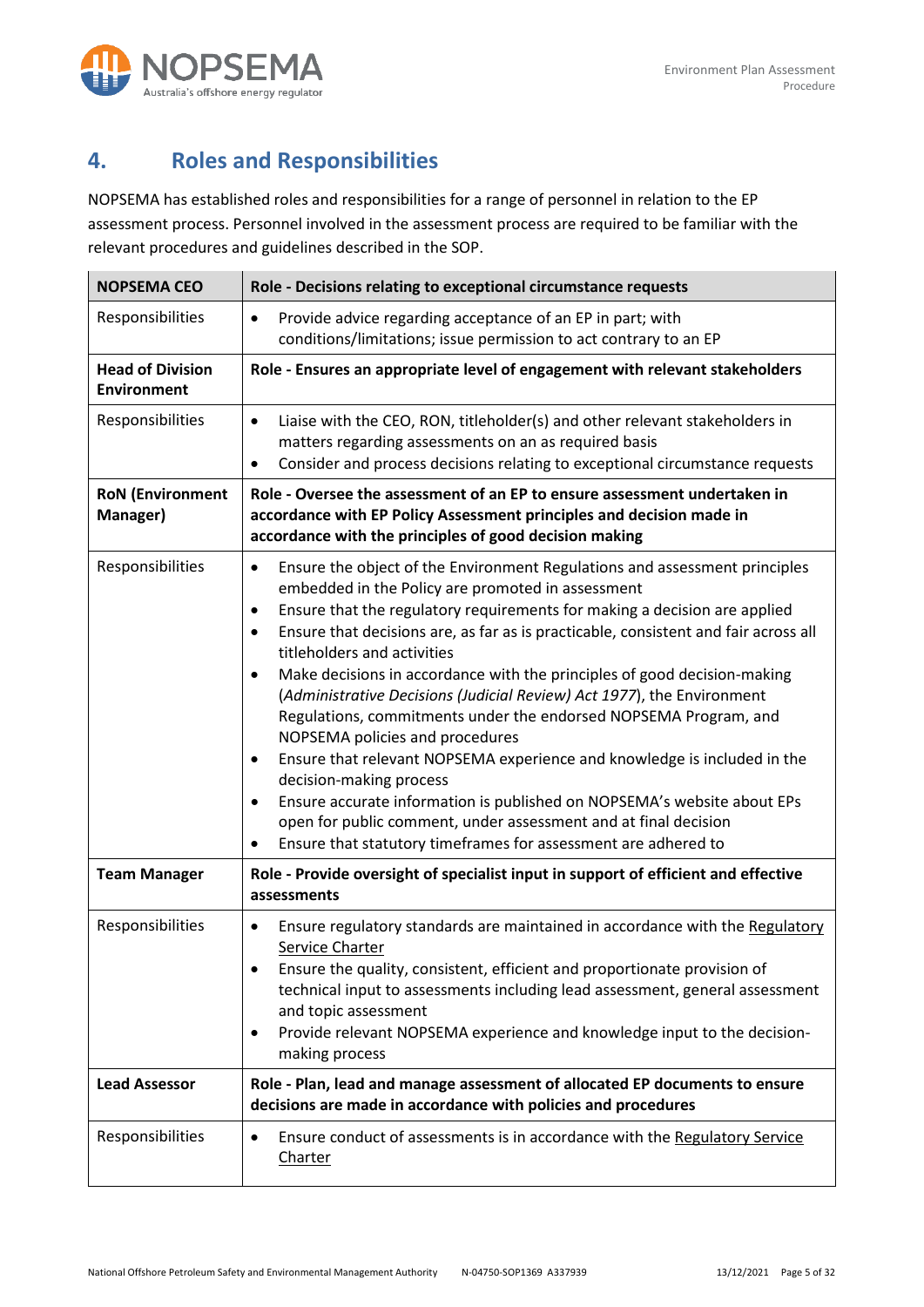

| <b>NOPSEMA CEO</b>        | Role - Decisions relating to exceptional circumstance requests                                                                                                                                                                                                                                                                                                                                                                                                                                                                                                                                                                                                                                                                                                                                                                                                                                                                                                                                                                                                                                     |  |  |
|---------------------------|----------------------------------------------------------------------------------------------------------------------------------------------------------------------------------------------------------------------------------------------------------------------------------------------------------------------------------------------------------------------------------------------------------------------------------------------------------------------------------------------------------------------------------------------------------------------------------------------------------------------------------------------------------------------------------------------------------------------------------------------------------------------------------------------------------------------------------------------------------------------------------------------------------------------------------------------------------------------------------------------------------------------------------------------------------------------------------------------------|--|--|
|                           | Ensure assessments are completed in accordance with the object and<br>$\bullet$<br>requirements of the Regulations, NOPSEMA policies and procedures,<br>assessment principles, commitments under the endorsed NOPSEMA Program<br>Ensure a team based approach to the assessment through team scoping,<br>$\bullet$<br>regular meetings and discussing findings and deficiencies early<br>Work with the assessment team to refine scopes and ensure effective team<br>$\bullet$<br>collaboration and assessment proficiency<br>Mentor the shadow assessor, provide guidance on the use of RMS and<br>$\bullet$<br>administrative matters and provide feedback on shadow assessment.<br>Manage the assessment to ensure timely and efficient findings, conclusions<br>$\bullet$<br>and decisions within assessment timeframes<br>facilitate the recommendation discussion in relation to the acceptance criteria<br>$\bullet$<br>and the completion of the team's assessment conclusion<br>Be the contact point for ongoing liaison in relation to the EP<br>٠                                       |  |  |
| <b>General Assessor</b>   | Role - Deliver high quality, consistent and timely assessment findings to the LA<br>and provide input to the team's assessment recommendation.                                                                                                                                                                                                                                                                                                                                                                                                                                                                                                                                                                                                                                                                                                                                                                                                                                                                                                                                                     |  |  |
| Responsibilities          | Conduct EP assessments in accordance with the object and requirements of<br>$\bullet$<br>the Regulations, NOPSEMA policies and procedures, assessment principles,<br>commitments under the endorsed NOPSEMA Program<br>Ensure assessments are conducted in accordance with the Regulatory Service<br>$\bullet$<br>Charter<br>Broadly test whether the submission as a whole has appropriate systems,<br>$\bullet$<br>processes and methods applied to environmental impact and risk assessment<br>and management in the context of the acceptance criteria<br>Ensure consistency with NOPSEMA published guidance and Program<br>$\bullet$<br>requirements for the general assessment<br>Discuss deficiencies and findings with the assessment team frequently and<br>$\bullet$<br>participates in regular team meetings<br>Complete the general assessment within agreed timeframes, ensuring all<br>$\bullet$<br>relevant regulatory requirements have been met<br>Make clear findings in relation to general assessment that explain the<br>professional judgments used in coming to conclusions |  |  |
| <b>Technical Assessor</b> | Role - Deliver high quality, consistent and timely assessment findings to the<br>assessment team and provide input to the team's assessment conclusion.                                                                                                                                                                                                                                                                                                                                                                                                                                                                                                                                                                                                                                                                                                                                                                                                                                                                                                                                            |  |  |
| Responsibilities          | Conduct EP assessments in accordance with the object and requirements of<br>$\bullet$<br>the Regulations, assessment principles, commitments under the endorsed<br>NOPSEMA Program and an objective-based approach to regulation<br>Ensure assessment are conducted in accordance with the Regulatory Service<br>$\bullet$<br>Charter<br>Develop topic scopes which focuses on the highest impacts and / or risks and<br>٠<br>select relevant regulations proportionate to the environmental impacts and<br>risks presented in the submission Thoroughly assess the titleholders<br>assessment and management of a particular impact or risk as defined by the<br>topic scope and scrutinises the evidence that supports the case in the EP as to<br>how the acceptance criteria are met in relation to the specific topic.                                                                                                                                                                                                                                                                        |  |  |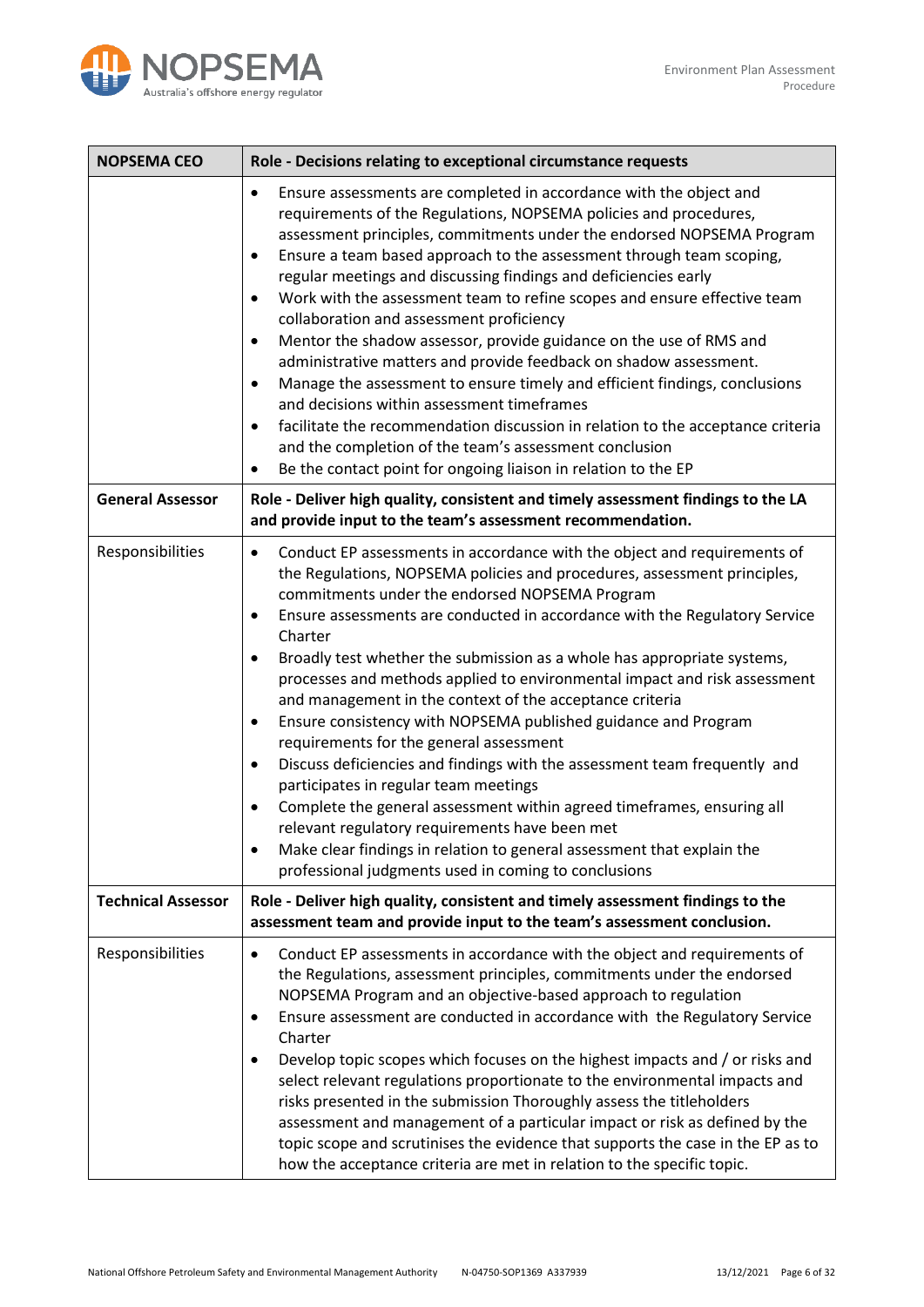

| <b>NOPSEMA CEO</b>                    | Role - Decisions relating to exceptional circumstance requests                                                                                                                                                                                                                                                                                                                                                                                                                                                                                   |  |  |
|---------------------------------------|--------------------------------------------------------------------------------------------------------------------------------------------------------------------------------------------------------------------------------------------------------------------------------------------------------------------------------------------------------------------------------------------------------------------------------------------------------------------------------------------------------------------------------------------------|--|--|
|                                       | Ensure consistency with NOPSEMA published guidance and commitments<br>$\bullet$<br>under the endorsed NOPSEMA Program<br>Discuss deficiencies and findings with the assessment team frequently and<br>$\bullet$<br>participates in regular team meetings<br>Complete the topic assessment within agreed timeframes, ensuring all<br>$\bullet$<br>relevant regulatory requirements have been met<br>Make clear findings in relation to the topic assessment that explain the<br>$\bullet$<br>professional judgments used in coming to conclusions |  |  |
| <b>Internal Reviewer</b>              | Role - Deliver high quality, consistent and timely review of technical assessment<br>findings to the Assessment Team.                                                                                                                                                                                                                                                                                                                                                                                                                            |  |  |
| Responsibilities                      | Conduct review of EP assessment in accordance with NOPSEMA policies and<br>$\bullet$<br>procedures and the Regulatory Service Charter<br>Thoroughly review the technical assessment to ensure consistency with<br>$\bullet$<br>NOPSEMA's published guidance, Program requirements and technical<br>approach<br>Provide clear feedback to the Technical Assessor that explains the professional<br>judgements used in coming to conclusions                                                                                                       |  |  |
| <b>Shadow Assessor</b>                | Role - Diligently observe and question the assessment of the assessor being<br>shadowed to maximise learning opportunities.                                                                                                                                                                                                                                                                                                                                                                                                                      |  |  |
| Responsibilities                      |                                                                                                                                                                                                                                                                                                                                                                                                                                                                                                                                                  |  |  |
|                                       | Conduct the shadow EP assessments in accordance with NOPSEMA policies<br>$\bullet$<br>and procedures and the Regulatory Service Charter<br>Conduct an assessment of the defined topic scope or general assessment to<br>$\bullet$<br>observe and learn about NOPSEMA's assessment processes and methods<br>Seek feedback from the Lead Assessor on the shadow assessment<br>$\bullet$<br>Ask questions and provide input to discussions with the Assessment Team<br>$\bullet$                                                                    |  |  |
| <b>Regulatory</b><br><b>Assistant</b> | Role - Track receipt of submissions and assessment processes, check<br>completeness of documentation                                                                                                                                                                                                                                                                                                                                                                                                                                             |  |  |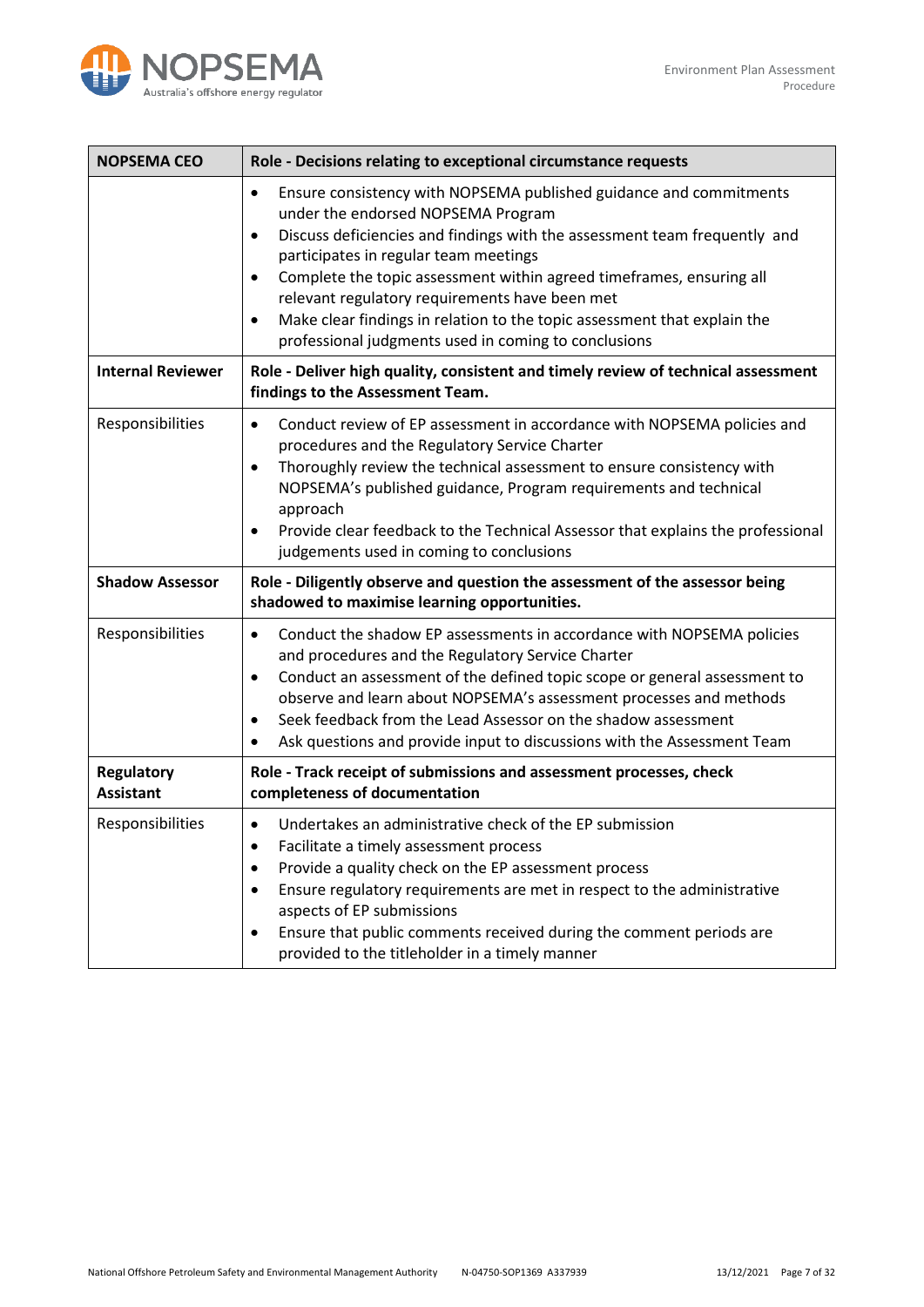

# <span id="page-7-0"></span>**5. Submission and publication**

#### <span id="page-7-1"></span>**5.1. Pre-assessment checks and document filing**

The Regulatory Assistant (RA) conducts a submission pre-assessment to determine if the submission is administratively complete and all relevant parts have been provided. An assessment is created in RMS and documents filed in the relevant assessment folder in Objective.

Information from the submission should be used by the RA to populate relevant fields in RMS.

The RA should send a task to the relevant Representative of NOPSEMA (RoN) advising of the submission for tasking to a Lead Assessor (LA).

On acceptance of the assessment task, the LA should email the titleholder's activity contact acknowledging receipt of the EP submission and providing the contact details for the LA. The date this email is sent should be recorded in the RMS "Tracking page" by the LA.

The LA should ensure that all records directly related to the assessment, including the submission documents and relevant correspondence, are stored in the assessment file in Objective.

#### <span id="page-7-2"></span>**5.2. Completeness and administrative checks**

The LA must conduct a completeness check of the EP to decide provisionally if it includes material apparently addressing each content requirement of the regulations. This check is not intended to be an assessment of appropriateness, quality or accuracy. The check should be recorded in RMS and is to be limited to:

- a presence /absence check for material addressing each content requirement of the regulations; and
- a check of the documents in the submission that all "sensitive information" has been provided in a separate sensitive information part of the EP.

The LA must also conduct an administrative check to determine:

- Whether the activity description content and map provided by the titleholder for publication meets the requirements of Regulation 9(8) and N-04000-GL0225 – Making submissions to NOPSEMA.
- If the titleholder has referenced information previously provided to NOPSEMA under Regulation 31, confirm that the titleholder has provided links to where the information is publically available.
- That an EP Summary has been provided in the EP as per the EP Summary Statement Form.
- That the activity or any part of the activity (other than arrangements for environmental monitoring or for responding to an emergency) will not occur in any part of a declared World Heritage property.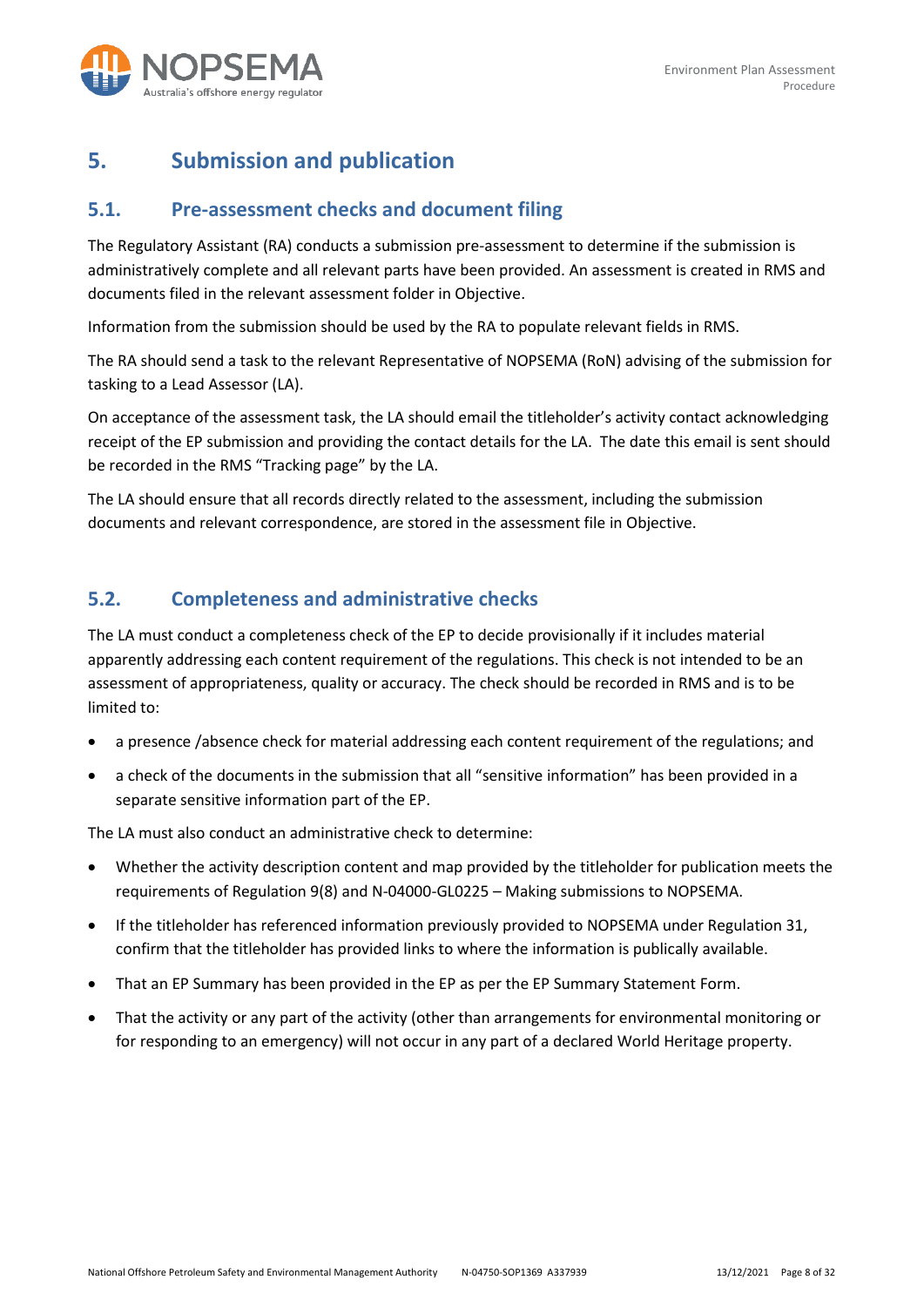

- For development activity EPs, if the submission is valid in accordance with Regulation 9(3) and Regulation  $17(2)^1$  $17(2)^1$ , by confirming whether:
	- a relevant decision has been made by the Environment Minister under the EPBC Act 1999 in relation to an action that is equivalent to or includes the proposed activity; or
	- an OPP that includes that activity has been accepted by NOPSEMA.
	- This determination should be documented by the LA in the RMS "Petroleum Activity" page<sup>[2](#page-8-2)</sup>.

These checks and findings should be recorded in the relevant RMS fields and completed by the LA within 4 business days of the EP being received<sup>[3](#page-8-3)</sup>. Where the finding is "incomplete", a short statement to support the finding should be included in RMS.

Once the check is finalised, the LA should make a recommendation to the RoN as to whether the EP is complete and select the current version of the relevant documents to populate in RMS for publication<sup>[4](#page-8-4)</sup>. If the EP is found to be incomplete, the titleholder is to be invited to modify and resubmit the EP.

The LA should prepare the relevant notification to the titleholder communicating the proposed decision and inform the RoN for their review and approval.

For Exploration EPs submitted post public comment and the EP is incomplete, the LA should ensure the notification states that NOPSEMA will be unable to make a decision within the 30 day timeframe [regulation 10(1)(c)] and set out a timetable for the decision.

### <span id="page-8-0"></span>**5.3. Decision making on publishing the EP**

The RoN must have regard to the findings and check the information to be published on the public website contained in the relevant RMS fields in making a decision. Where the RoN makes a decision that the EP is suitable for publication this decision is recorded in RMS and information is automatically published to the website.

The RoN will endorse the notification to the titleholder of the decision and the LA will email this to the titleholder. The RA is to be Cc'd on the email in order to update the RMS tracking page (for EP incomplete decisions), to identify that an Objective Connect Share folder for public comment is required (for EP complete decisions prior to public comment) and to send a task to the RoN for allocation of the assessment (for complete development EPs and exploration EPs post public comment).

The LA should seek approval from the RoN where the titleholder has requested an extension to the date in which a modified and resubmitted EP is provided. The modified due date should be recorded in the RMS tracking page by the RA.

Where the titleholder has modified and resubmitted the EP, the RA should administratively process the resubmission and the LA should repeat an administrative and completeness check (as per the procedure in section 4.2) until a decision is reached that the EP is complete.

<span id="page-8-1"></span><sup>&</sup>lt;sup>1</sup> For activities that commenced prior to OPPs (Feb 2014) or the EPBC Act (1999) coming into effect confirm whether, the EP for the activity is provides for the continuation of the same activity previously authorised through acceptance of an inherited EP/ 5-year revision

<span id="page-8-2"></span><sup>&</sup>lt;sup>2</sup> The RMS "Petroleum activity" page is also updated for exploration EPs. This is undertaken by the RA during submission pre-assessment.<br><sup>3</sup> The statutory timeframe for the completeness check is 5 business days (regulatio

<span id="page-8-3"></span>

<span id="page-8-4"></span><sup>4</sup> location map, EP and Sensitive information part (as well as OPEP, OSMP, Appendices and Titleholder Public Comment Report where applicable) in the "Information for the Public Website" and "Additional Documents" sections.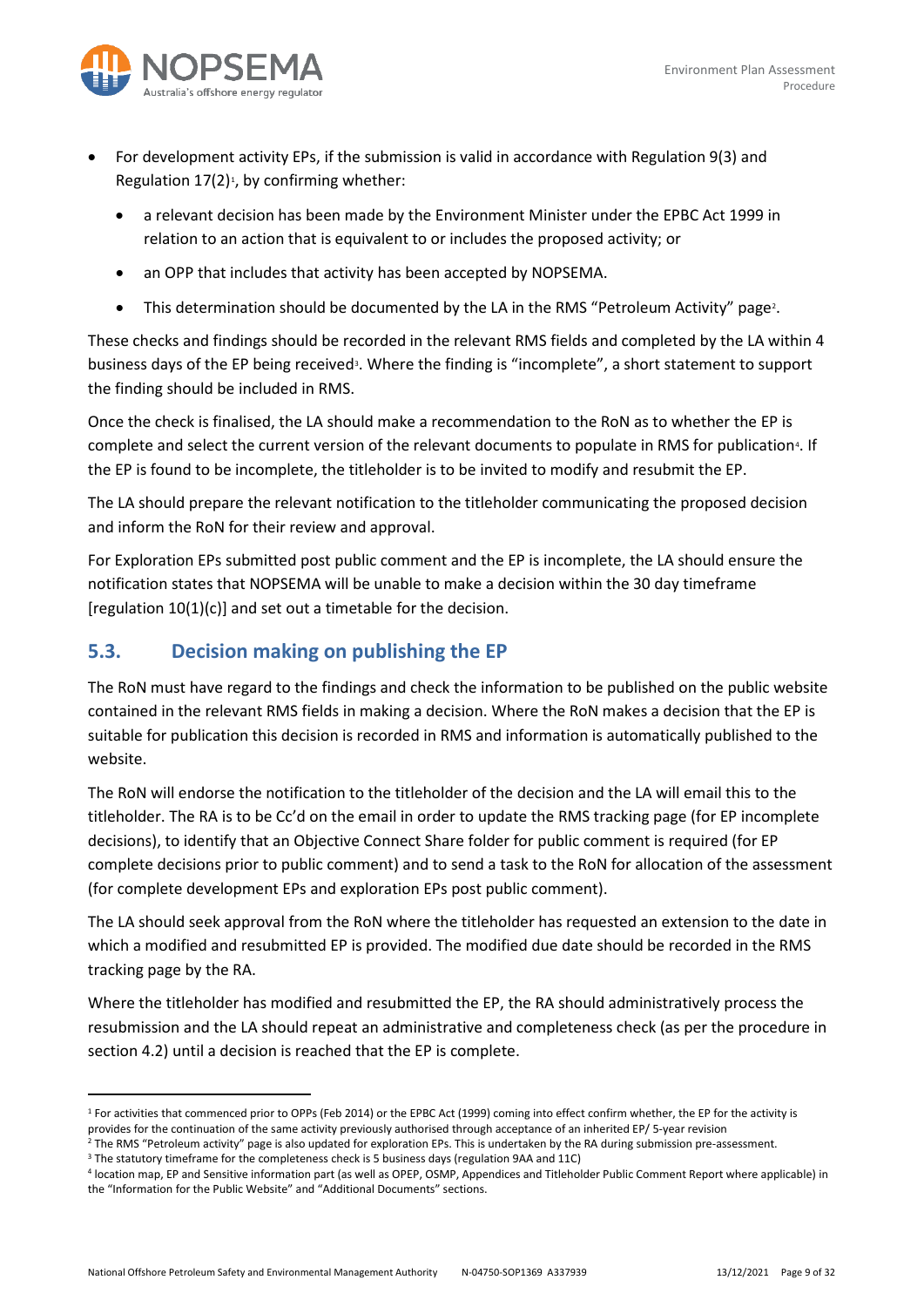

## <span id="page-9-0"></span>**5.4. Managing public comments (Exploration EPs)**

Once an EP for seismic or exploration drilling activities<sup>[5](#page-9-3)</sup> is published it will be subject to a 30 day comment period. During this time, public comments may be provided to NOPSEMA by any member of the public.

The RA should request that a shared objective connect file is established for the EP and provide access to the titleholder's nominated public comment point of contact identified in the EP Submission Coversheet.

The RA should identify any comments received via email or mail during the public comment period. These comments, together with comments received through Citizen Space are collated by the RA as soon as practicable, though no later than on a weekly basis, and saved into the EP Assessment file with an alias to the Objective Connect file.

Public comments can only be taken into account if they are received within the 30 day comment period. For those comments received via mail, they must be date stamped prior to the closure of the public comment period to be accepted as submitted.

## <span id="page-9-1"></span>**5.5. Completeness check after public comment (Exploration EPs)**

After the completion of the public comment period (section 4.4), the titleholder will resubmit the EP to NOPSEMA and the 30 day assessment period commences. The RA should check that the resubmission post public comment is administratively complete and send a task to the RoN for assigning the assessment to a LA.

The LA should email the titleholder's activity contact acknowledging receipt of the EP submission and advising of the date when the assessment decision is due. The LA should review the submission to determine if the titleholder has significantly modified the activity in response to public comment. This means a significant modification or new stage of activity or inclusion of a new seismic or exploration drilling activity<sup>6</sup>. Where this has occurred, the LA should inform the RoN, and provide information from the EP to support the conclusion. Where the RoN agrees with the conclusion, the LA should request the RA to cancel the assessment and generate a new assessment in RMS (See section 4.1). The LA should notify the titleholder by email that the assessment has been cancelled and a new assessment will commence under the Regulations.

Where there has been no significant modification to the activity as described above, the LA must undertake a fresh completeness check (as per section 4.2).

Where a titleholder fails to resubmit the EP within 12 months after the completion of the public comment period, the EP is considered to be withdrawn under 11AA(1) and after reaching agreement from the RoN the LA should inform the titleholder and notify the RA to publish an update to the website.

# <span id="page-9-2"></span>**6. Assessment**

For development EPs, the 30 day assessment process commences the day after the RoN determines the EP is complete. Once the EP is determined to be complete, the RA should send a task to the relevant RoN to

<span id="page-9-3"></span><sup>5</sup> With the exception of those that are submitted in accordance with Regulation 17(6)

<span id="page-9-4"></span><sup>6</sup> Definitions for these terms are found in N-04750-GL1705 When to submit a proposed revision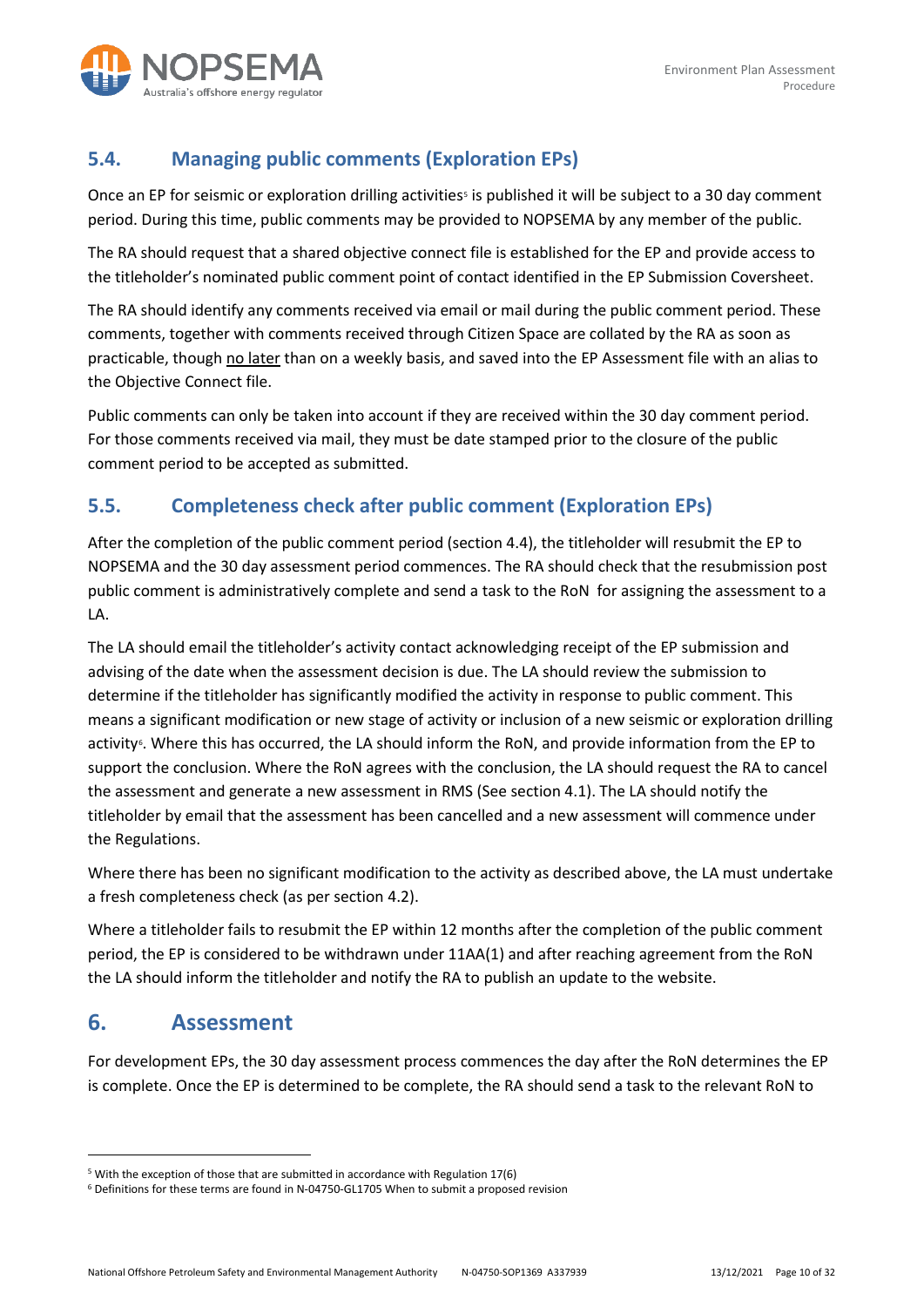

assign the assessment to a LA. On acceptance of the assessment task, the LA should email the titleholder's activity contact acknowledging receipt of the EP submission and providing the contact details for the LA.

#### <span id="page-10-0"></span>**6.1. Levy Form**

The LA should complete the Environment Plan Levy Ratings Form (N-04750-FM1339) in accordance with the Environment Plan Levies Policy (N-11200-PL1791), save it in the assessment file, and submit it for RoN approval and processing via the e-doc workflow.

The description of the activity provided in the EP is to be used as the basis for levy ratings. Where the levy ratings are not consistent with the titleholder's expectations in the EP coversheet or in the online submission, the LA should contact the titleholder to explain the differences.

If the scope of the activity changes during the course of the assessment, prior to final decision the LA should revise the form and re-submit it for RoN approval and processing by finance.

#### <span id="page-10-1"></span>**6.2. Financial Assurance**

Financial assurance confirmation is required for each assessment (that is, for both a new EP and a proposed revision of an EP). Financial assurance declarations are submitted for each titleholder and are not required to be resubmitted for each new EP submission/resubmission.

The LA should ensure that the financial assurance confirmation and declaration(s) provided by the titleholder are complete in order to meet the requirements of regulations 5G(2)(a) and 5G(2)(b) and prior to recommending that an EP be accepted. This includes checking:

- Whether the activity was submitted by a titleholder or title applicant;
- the titles listed in the confirmation are relevant to the activity (listed in the EP and identified in NEATS[7\)](#page-10-3);
- $\bullet$  the activity fits within the limitations of the APPEA method<sup>[8](#page-10-4)</sup>, or other endorsed method; and
- NOPSEMA has a declaration for all titleholders of all titles relevant to the activity<sup>[9](#page-10-5)</sup>.

If an alternative to the APPEA method is used or the activity proposed exceeds the limitations of the method selected, the LA should consult the RON to determine if the alternative method has been endorsed by NOPSEMA or to initiate the NOPSEMA endorsement process (N-04730-SOP1793).

The LA should record the results of the check above in the RMS "Basic Info" page.

#### <span id="page-10-2"></span>**6.3. Establishing the assessment team**

The LA should prepare a summary of the activity in the relevant RMS field and email an RMS link to the relevant technical team managers to agree on the assessment model to deliver the assessment findings. A team based assessment must include at least 2 persons (i.e. one specialist and the RON).

<span id="page-10-3"></span><sup>&</sup>lt;sup>7</sup> NOPTA's National Electronic Approval's Tracking Syste[m https://neats.nopta.gov.au/](https://neats.nopta.gov.au/)<br><sup>8</sup> The 2018 APPEA method for estimating levels of financial assurance (A647905)

<span id="page-10-5"></span><span id="page-10-4"></span><sup>&</sup>lt;sup>9</sup> Declarations are filed by titleholder in objective (under File plan – regulatory operations – registration and deregistration and declaration)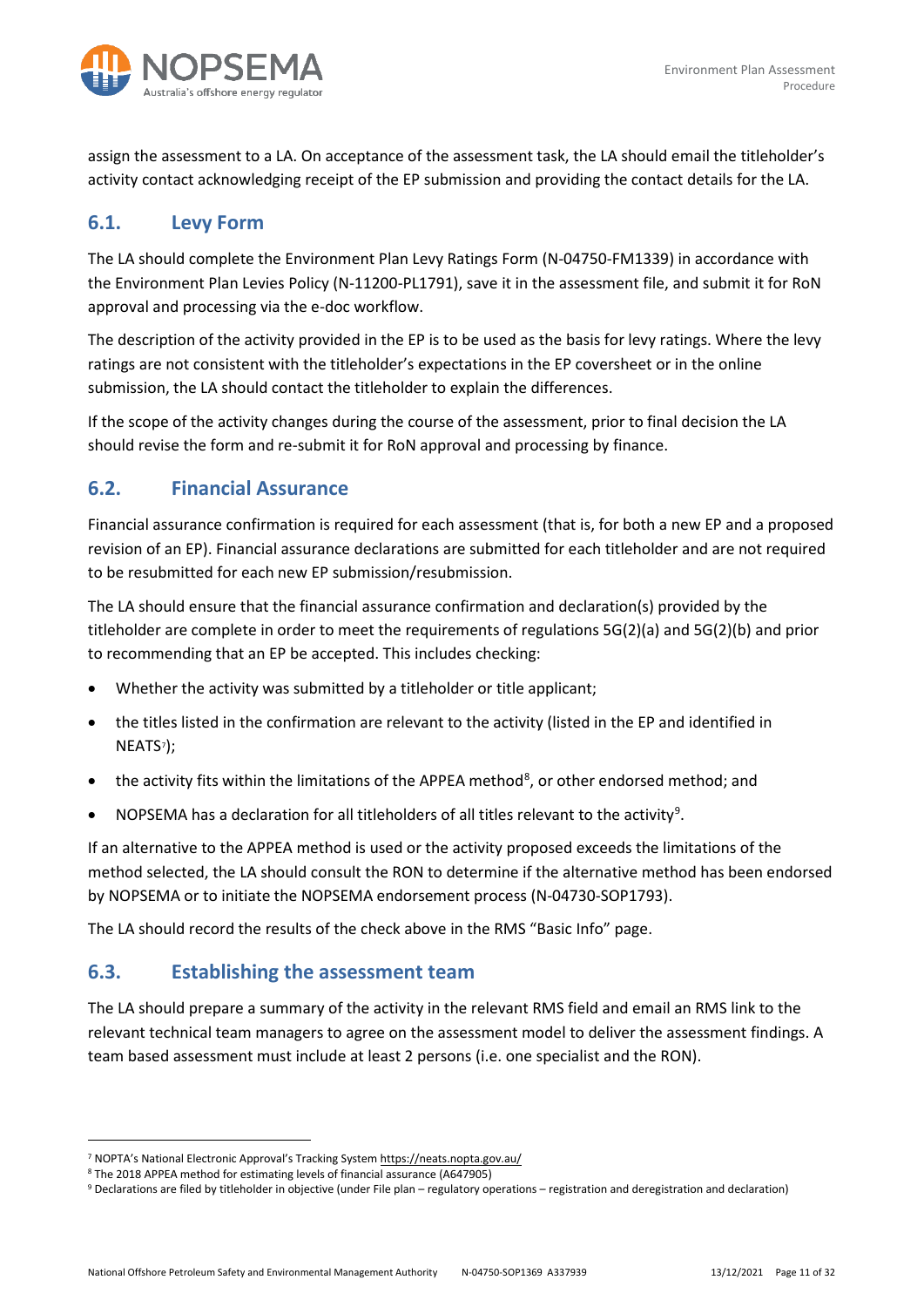

#### <span id="page-11-0"></span>**6.4. Assessment team scoping**

Once the team has been established the LA should convene a meeting with the team to scope and agree on the assessment topics, timeframes for reaching key milestones and develop an assessment brief for RoN approval within 7 days of the submission being received. In order for relevant key matters to be taken into account in the assessment, the LA should bring the results of the Citizen Space public comment analysis (N-04750-WN1859 – Citizen Space Analytics) to the meeting (see section 5.7).

For every assessment, a 'Protected Matters' topic must be selected. The protected matters topic will either be completed under the general assessment OR as a topic assessment. In deciding whether a detailed topic assessment on protected matters is included in the assessment brief, the team should consider potential impacts to protected matters, relevant plans of management, issues raised during consultation (and public comment for exploration EPs) and advice received from the RoN and/or technical team manager.

The number of topics recommended by the assessment team should be commensurate to the nature and scale of the activity. Consideration should be given to:

- the scope, complexity, timing and location of the activities to be conducted;
- the environmental impacts and risks of the activity, as identified in the EP, including the ecological, social, economic and/or historical values that may be impacted;
- for a revision, the scope of the changes made to the EP;
- number and types of issues raised during consultation (and public comment for Exploration EPs);
- uncertainty, use of innovative technology;
- relevant information from prior incidents, inspections, enforcement and assessments associated with the titleholder in question, similar activities or other activities undertaken by the same titleholder; and/or
- current industry and regulatory issues.

Once discussed with the team, the LA should prepare the assessment brief by completing the relevant sections in RMS including the "Basic Info" and "Topic Scope" pages with information on the focus of the assessment, team members and description of topic(s) along with regulations scoped. A link to the assessment in RMS should be sent to the RoN by the LA so that the brief can be approved.

Any changes to the assessment team, assessment topics or regulatory scope will require re-approval of the assessment brief in RMS.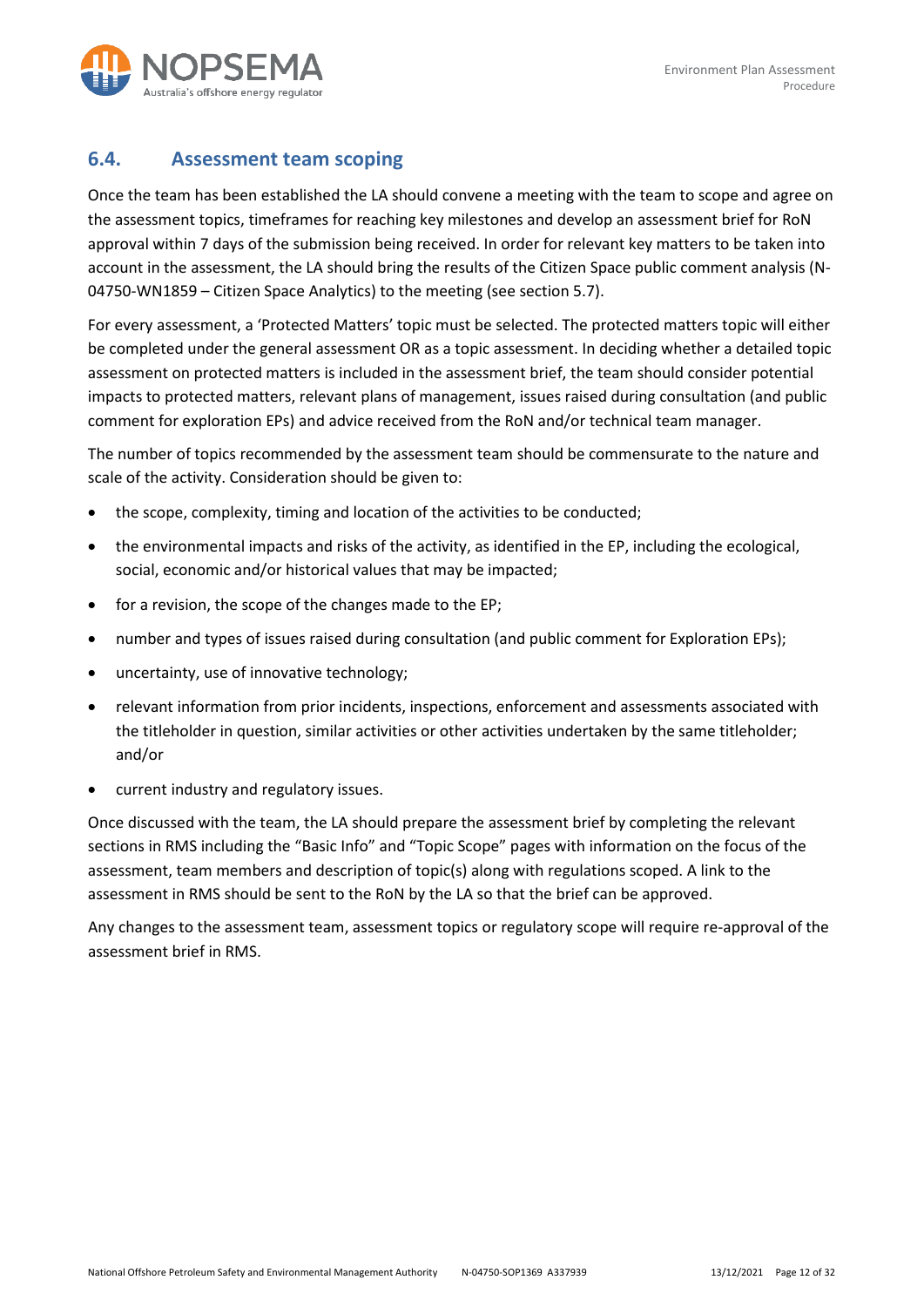

# <span id="page-12-0"></span>**6.5. Objectives, principles, and key considerations for General and Topic assessments**

# **General Assessment**

Processes, practices and systems effective in managing impacts and risks to ALARP and acceptable levels

to determine how material the

Shortfalls at the systems level to

# Topic 1

Impacts and risks of topic aspect (higher order impact / risk) will be managed to ALARP and acceptable levels

**DMGs** 

**Minor overlaps** between topics <u>e.g.</u> Same receptors but fferent pressures or ame aspect & different

# Topic 2

Impacts and risks of topic aspect (higher order impact / risk) will be managed to ALARP and acceptable levels

**Figure 1. An illustration of the relationship between General and Topic assessments. The overlapping parts highlight the connectivity between General and Topic scopes and emphasise the need for discussion and streamlining of matters that fall within these parts of the diagram.** 

The objectives, principles and key considerations of the General and Topic assessments are described in detail in the table below.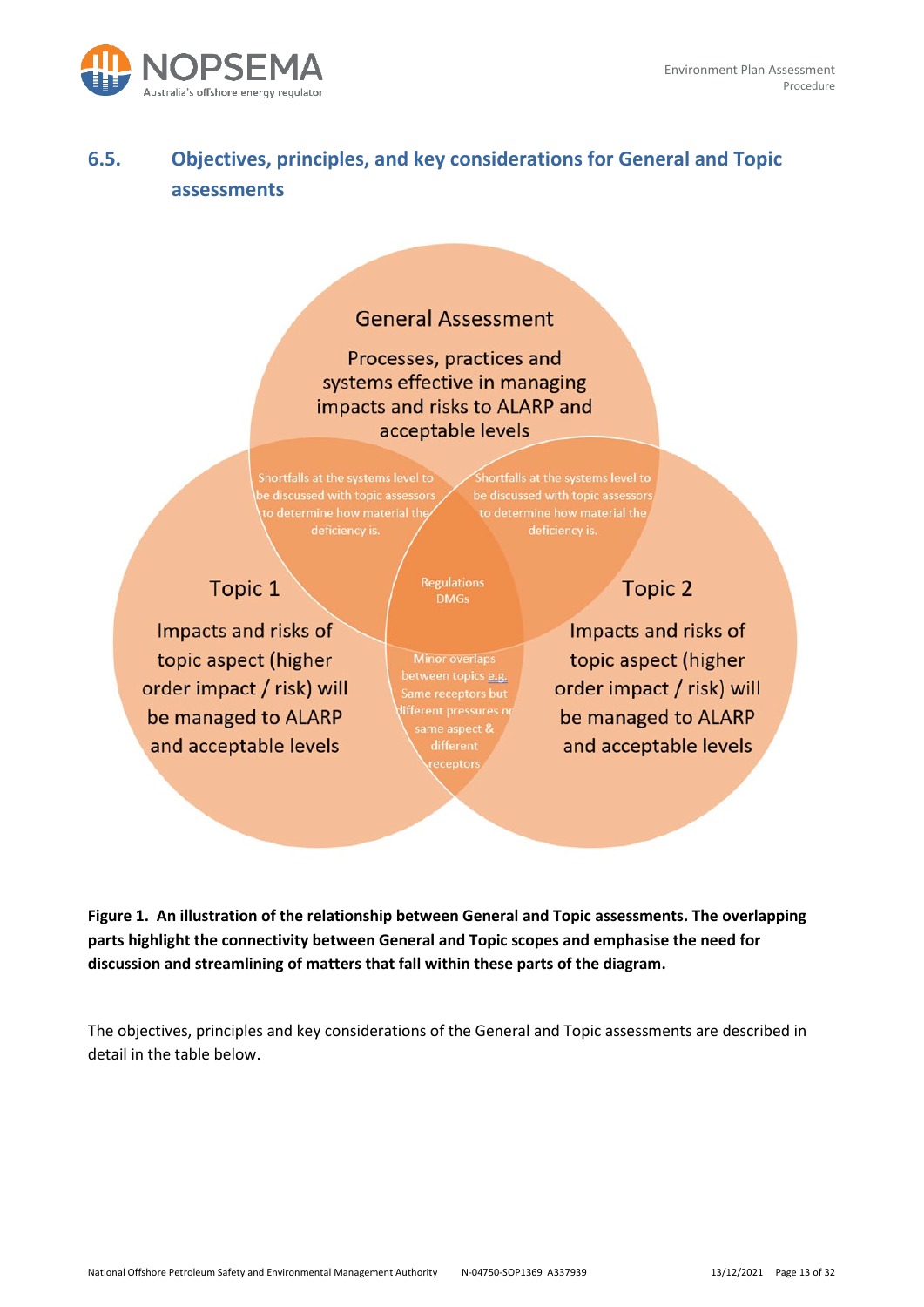

| <b>Objective</b>                                                                                                                                                                                                                                                                                          | <b>Principles</b>                                                                                                                                                                                                                                                                                     | Key considerations for the assessments                                                                                                                                                                                                                                                                                                                                                                                                                                                                                                                                                                                                                                                                                                                                                                                                                                                                                                                                                                                                                                                                                                                                                                                                                                                                                                                                                                                                                                                                                                                                                                                                                                                                                                                                                                                                                                                                                                                                                                                                                                                                                                                                                                                                                                   |
|-----------------------------------------------------------------------------------------------------------------------------------------------------------------------------------------------------------------------------------------------------------------------------------------------------------|-------------------------------------------------------------------------------------------------------------------------------------------------------------------------------------------------------------------------------------------------------------------------------------------------------|--------------------------------------------------------------------------------------------------------------------------------------------------------------------------------------------------------------------------------------------------------------------------------------------------------------------------------------------------------------------------------------------------------------------------------------------------------------------------------------------------------------------------------------------------------------------------------------------------------------------------------------------------------------------------------------------------------------------------------------------------------------------------------------------------------------------------------------------------------------------------------------------------------------------------------------------------------------------------------------------------------------------------------------------------------------------------------------------------------------------------------------------------------------------------------------------------------------------------------------------------------------------------------------------------------------------------------------------------------------------------------------------------------------------------------------------------------------------------------------------------------------------------------------------------------------------------------------------------------------------------------------------------------------------------------------------------------------------------------------------------------------------------------------------------------------------------------------------------------------------------------------------------------------------------------------------------------------------------------------------------------------------------------------------------------------------------------------------------------------------------------------------------------------------------------------------------------------------------------------------------------------------------|
| General<br>assessment<br>To confirm that<br>processes,<br>practices and<br>systems are<br>effective in<br>adopting<br>appropriate<br>control measures<br>and that they will<br>be appropriately<br>implemented to<br>ensure impacts<br>and risks will be<br>managed to<br>ALARP and<br>acceptable levels. | Broadly tests whether<br>the EP includes<br>appropriate impact and<br>risk assessment and<br>management processes<br>/ methods in the<br>context of the<br>acceptance criteria.<br>Confirming broadly that<br>the EP considers typical<br>good practice control<br>measures for the<br>activity type. | At a high level, review the described processes and systems to confirm that the EP:<br>$\bullet$<br>details, evaluates, and predict the impacts or risks relevant to the activity type<br>establishes appropriate levels of performance (e.g., environmental performance outcomes)<br>for the control measures<br>identifies relevant persons, demonstrates meaningful consultation was undertaken, assesses<br>the merits of objections or claims and responds appropriately<br>considers important elements of the implementation strategy including implement effective<br>ongoing consultation and environmental management systems<br>considers compliance with relevant requirements of the Act and Regulations (e.g. s571, s572,<br>Financial Assurance) and reporting requirements.<br>Considers whether industry standard good practice control measures have been adopted<br>considering the activity type for aspects not covered by the topic assessments (as guided by<br>relevant activity specific General Assessment Guide).<br>Focuses on the provision of appropriate EPS and an effective implementation strategy to monitor<br>compliance.<br>Note: The general assessment does not need to provide detailed findings on all activity aspects. To<br>avoid duplication, the general assessor should focus on control measures for higher order impacts and<br>risks not covered by a topic assessment.<br>Note: Shortfalls at the systems level to be discussed with topic assessors to determine how material<br>the deficiency is (i.e., does the shortfall appear to result in material environmental management qap?).<br>Note: Overlaps in the scope of the general and topic assessments are to be discussed to avoid<br>duplication (e.g. Where the general assessor is considering relevant persons consultation broadly and<br>the topic assessor is considering relevant persons consultation specific to the topic, there is no need for<br>the general assessor to consider objections and claims in relevant persons consultation addressed by<br>the topic assessor. However the general assessor should look at the systems and processes for<br>conducting consultation and consider whether those processes meet the requirements). |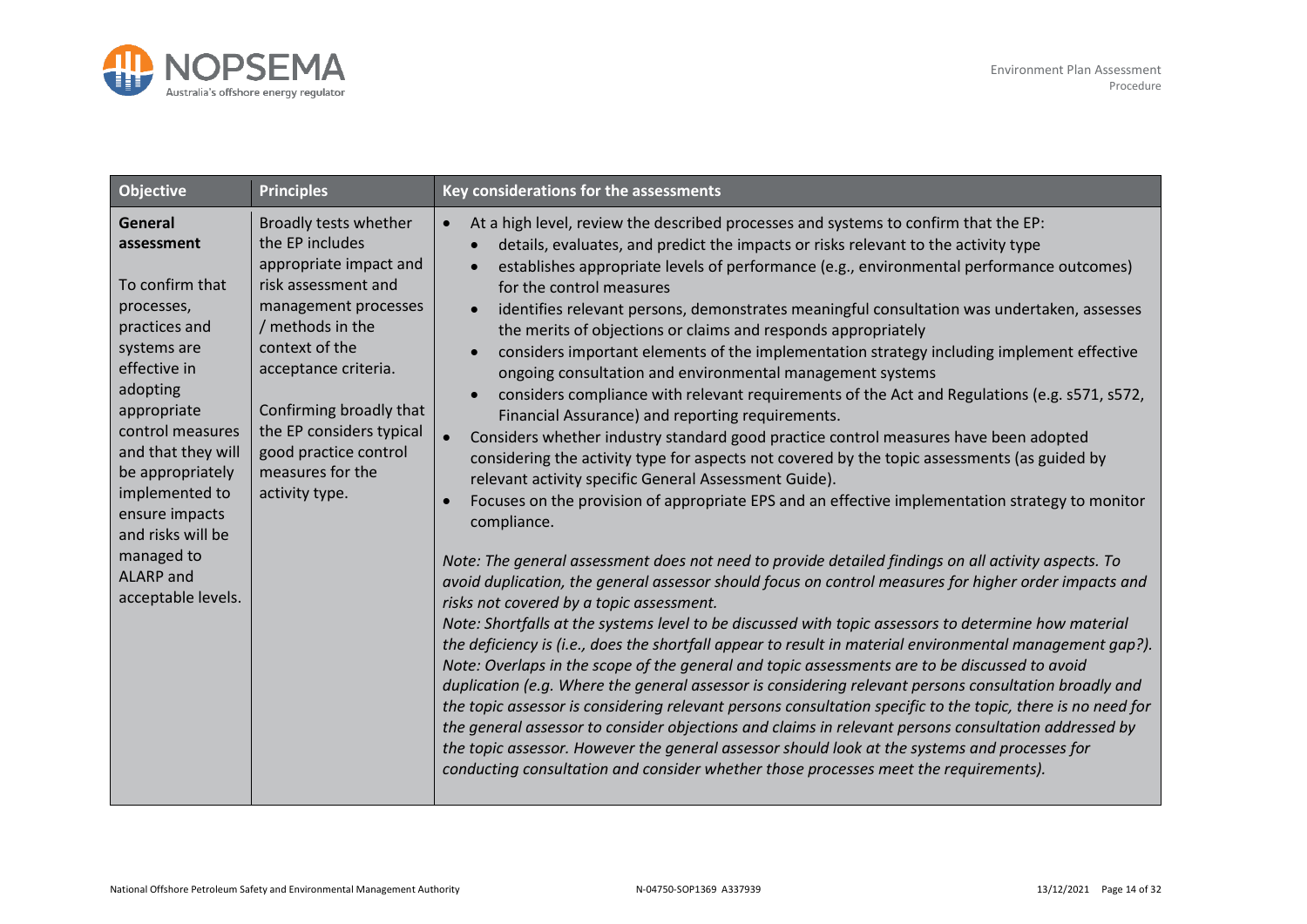

| <b>Objective</b>                                                                                                                                                                                                                                                       | <b>Principles</b>                                                                                                                                                                                                                                                                                                                                                                                                             | Key considerations for the assessments                                                                                                                                                                                                                                                                                                                                                                                                                                                                                                                                                                                                                                                                                                                                                                                                                                                                                                                                                                                                                                                                                                                                                                                                                                                                                                                                                                                             |
|------------------------------------------------------------------------------------------------------------------------------------------------------------------------------------------------------------------------------------------------------------------------|-------------------------------------------------------------------------------------------------------------------------------------------------------------------------------------------------------------------------------------------------------------------------------------------------------------------------------------------------------------------------------------------------------------------------------|------------------------------------------------------------------------------------------------------------------------------------------------------------------------------------------------------------------------------------------------------------------------------------------------------------------------------------------------------------------------------------------------------------------------------------------------------------------------------------------------------------------------------------------------------------------------------------------------------------------------------------------------------------------------------------------------------------------------------------------------------------------------------------------------------------------------------------------------------------------------------------------------------------------------------------------------------------------------------------------------------------------------------------------------------------------------------------------------------------------------------------------------------------------------------------------------------------------------------------------------------------------------------------------------------------------------------------------------------------------------------------------------------------------------------------|
| <b>Topic</b><br><b>Assessment</b><br>To confirm that,<br>for the selected<br>higher order<br>aspect, impacts<br>and risks will be<br>managed to<br>ALARP and<br>acceptable levels,<br>and there is an<br>appropriate<br>implementation<br>strategy to<br>deliver this. | Focusing only on the<br>assigned topic.<br>Determines whether<br>the selected<br>acceptance criteria<br>have been met.<br>Examines whether<br>appropriate<br>environmental<br>assessment has been<br>undertaken.<br>Confirms the<br>identification and<br>adoption of control<br>measures which reduce<br>impacts/risks to ALARP<br>and acceptable levels.<br>Confirms that the<br>implementation<br>strategy is appropriate. | Involves a critical assessment of the elements of the EP that are important for informing whether<br>$\bullet$<br>environmental management for the selected aspect will be effective.<br>Stays focused on topic assigned though raises issues that may be more of a systemic nature with<br>$\bullet$<br>the Assessment Team.<br>Will often require review of supporting information such as technical studies, recovery plans,<br>$\bullet$<br>modelling reports and experimental design (depending on scope) to verify claims and conclusions<br>made.<br>Tests for robust demonstration that impacts and risks have been appropriately evaluated and<br>$\bullet$<br>control measures and arrangements will be effective in reducing impacts and risks to ALARP and<br>acceptable levels.<br>Considers the need for specific measures (e.g., studies to verify impact predictions) to ensure<br>$\bullet$<br>impacts will be of an acceptable level where there is a high level of uncertainty in predictions of<br>impact and/or effectiveness of critical controls.<br>Ensures the implementation strategy provides for effective implementation of the control<br>$\bullet$<br>measures required.<br>Note: Shortfalls at a topic level are to be discussed with the general assessor and any other topic<br>assessor to determine whether deficiencies have implications, overlaps or synergies for other scope<br>findings. |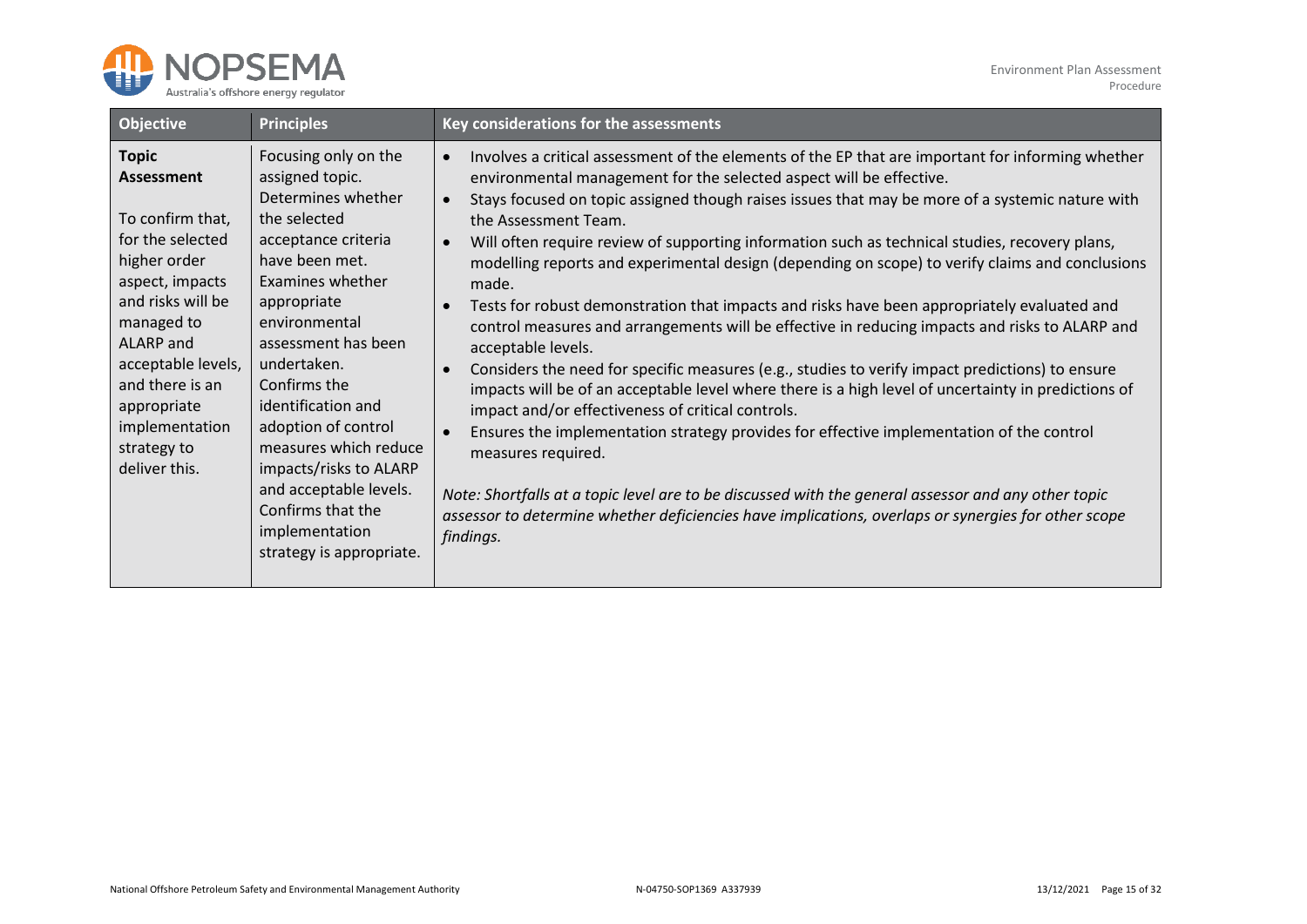

### <span id="page-15-0"></span>**6.6. Considering public comments (Exploration EPs only)**

The LA (or assigned Assessor(s) under direction of LA) should undertake an analysis of public comments prior to finalising the assessment brief to ensure relevant matters raised through the public comment process are considered during the assessment. This will involve assigning tags (i.e. topics) and detailing relevant matters for each comment made<sup>[10](#page-15-3)</sup>. In cases where high volumes of comments are made and after reaching agreement for the RoN a tailored approach may be adopted for the analysis of comments. This approach should be documented in the assessment folder.

The assessment team should review the analysis of public comments and identify all matters relevant to their assessment topic scope. Assessors should include findings in RMS against relevant acceptance criteria which state how the relevant matter(s) have been taken into account during the assessment. If it is found that a relevant matter hasn't been adequately taken into account by the titleholder and acceptance criteria not met, findings should be made in RMS by the assessor detailing the specific comment and matter.

#### <span id="page-15-1"></span>**6.7. Considering third party correspondence**

The LA should identify external correspondence received by NOPSEMA from relevant persons prior to and during the assessment in the stakeholder correspondence register located at [fA25945](https://objective/id:fA25945) and determine if it is relevant to the assessment. This does not include public comment received outside of the public comment period (exploration EPs). The LA should ensure that findings are included in RMS by the assessment team against relevant assessment topic scopes which clarify how the assessment has taken the relevant information into account.

If, during the assessment, it appears that the titleholder may not be aware of correspondence received by NOPSEMA and this information is relevant to the assessment, the LA should raise this issue with the RON for further guidance.

#### <span id="page-15-2"></span>**6.8. Unable to make a decision**

In some cases it may not be possible to finalise an assessment within the 30-day statutory time period. In these cases, NOPSEMA must notify a titleholder that it is unable to make a decision within the 30-day period, and set out a proposed timetable in which to provide a decision.

This determination is made on the following basis:

- The complexity of the assessment prevents NOPSEMA from making a decision within 30 days;
- NOPSEMA has issued a 'request for further written information' and is unable to complete the assessment within 30 days;
- NOPSEMA is awaiting confirmation of financial assurance from a titleholder (this would generally be issued at the point at which the RoN is otherwise satisfied that NOPSEMA could accept the EP);
- The titleholder has requested that one assessment is given priority over another; and
- Any other basis at the discretion of a RoN.

<span id="page-15-3"></span><sup>&</sup>lt;sup>10</sup> Refer to N-04750-WN1859 Citizen Space Analytics for further guidance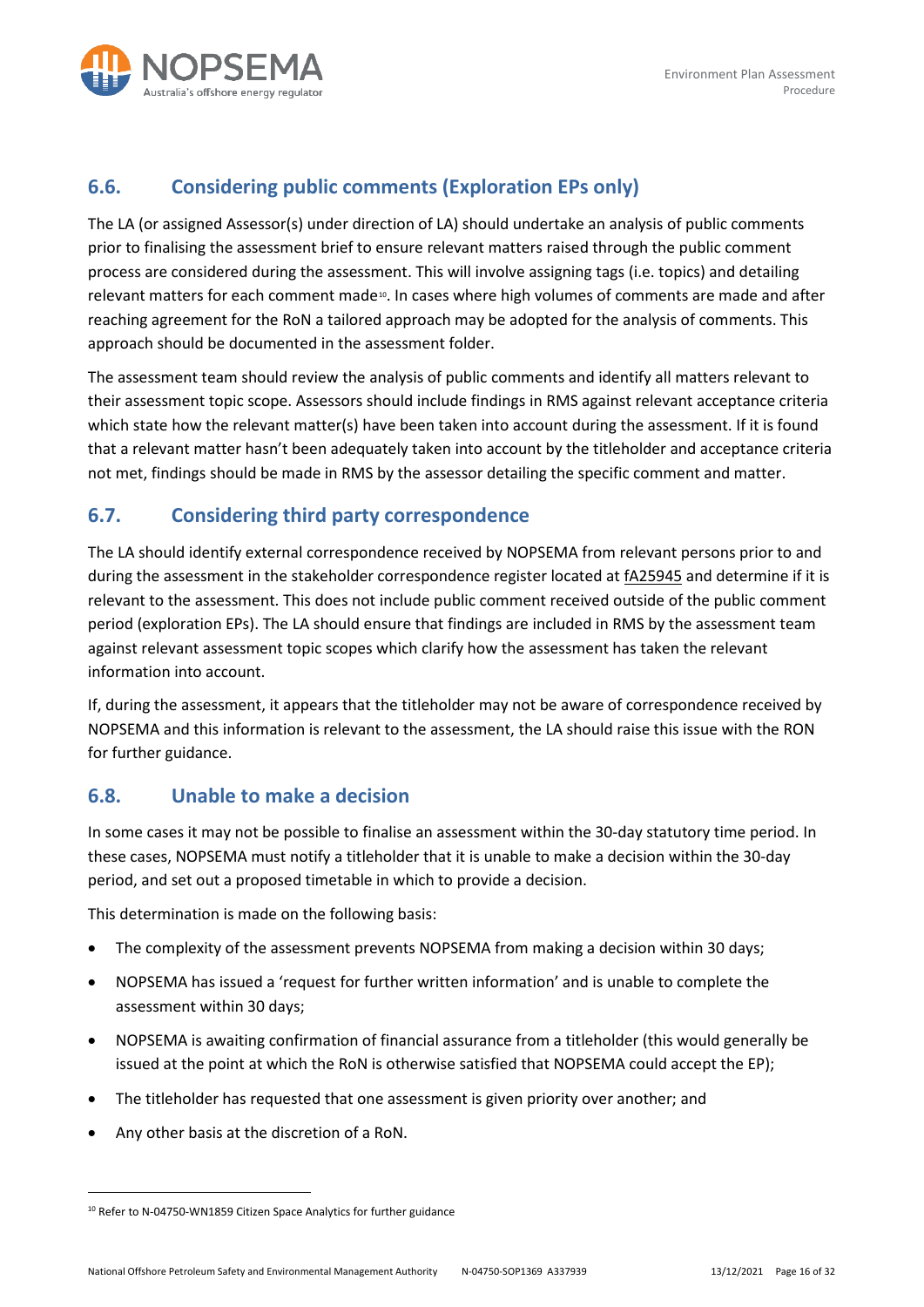

Notification should be provided to the titleholder by the LA using an 'Unable to make decision' letter (N-04750-LT1362) that has been approved by the RON. The LA should Cc the RA into this email in order for the RMS tracking page to be updated.

#### <span id="page-16-0"></span>**6.9. Assessment team meetings**

During the assessment process, the LA should arrange to meet with the assessment team at regular intervals to discuss preliminary findings, critical deficiency or scoping issues identified by any member of the team. Meetings should focus on sharing, calibrating assessment findings and discussing progress on the assessment towards agreed assessment timelines. The first meeting should be held within the first 14 days of an assessment.

An assessment findings meeting should also be held with the assessment team (including the RoN) to communicate team findings and enable the RoN to decide on decision to be made. This should be held at least 7 days prior to the assessment decision due date.

#### <span id="page-16-1"></span>**6.10. Recording assessment findings**

RMS (findings page) should be used for recording the deliberative findings from the assessment in relation to the Regulations. Findings in relation to acceptability of the EP should be recorded by the general and technical assessor(s) against each acceptance criteria of the Regulations taking into account content requirements of the Regulations and within agreed scopes.

Assessors should ensure that all findings in RMS are clear, succinct and capture the facts and reasons to support the conclusions including:

- Evidence (section references, examples etc.) that has been used as the basis for forming conclusions (Issues, No Issues) against the acceptance criteria;
- A clear description of any areas of a submission (or omissions) that prevent the acceptance criteria of the Regulations being met;
- A clear description of any areas of a submission that prevent NOPSEMA's Program commitments from being met;
- Entries against items for which requests for further information were made and the status of responses, in terms of whether they satisfactorily addressed the issues;
- In cases where external information or expert technical advice has been sought, the findings should include the date and author of the advice and provide a clear account of how the advice influenced the finding and the status of the issue following consideration of the advice;
- Results against each finding (Issues or No Issues);
- Clearly identify when a change to the environmental management of the activity has been made in response to NOPSEMA's assessment in order to support the development of key matters report should one be required; and
- Summary of key findings at the end of each acceptance criteria with consideration of the decision making guidelines and other guidance to support the completion of the team's conclusions page findings.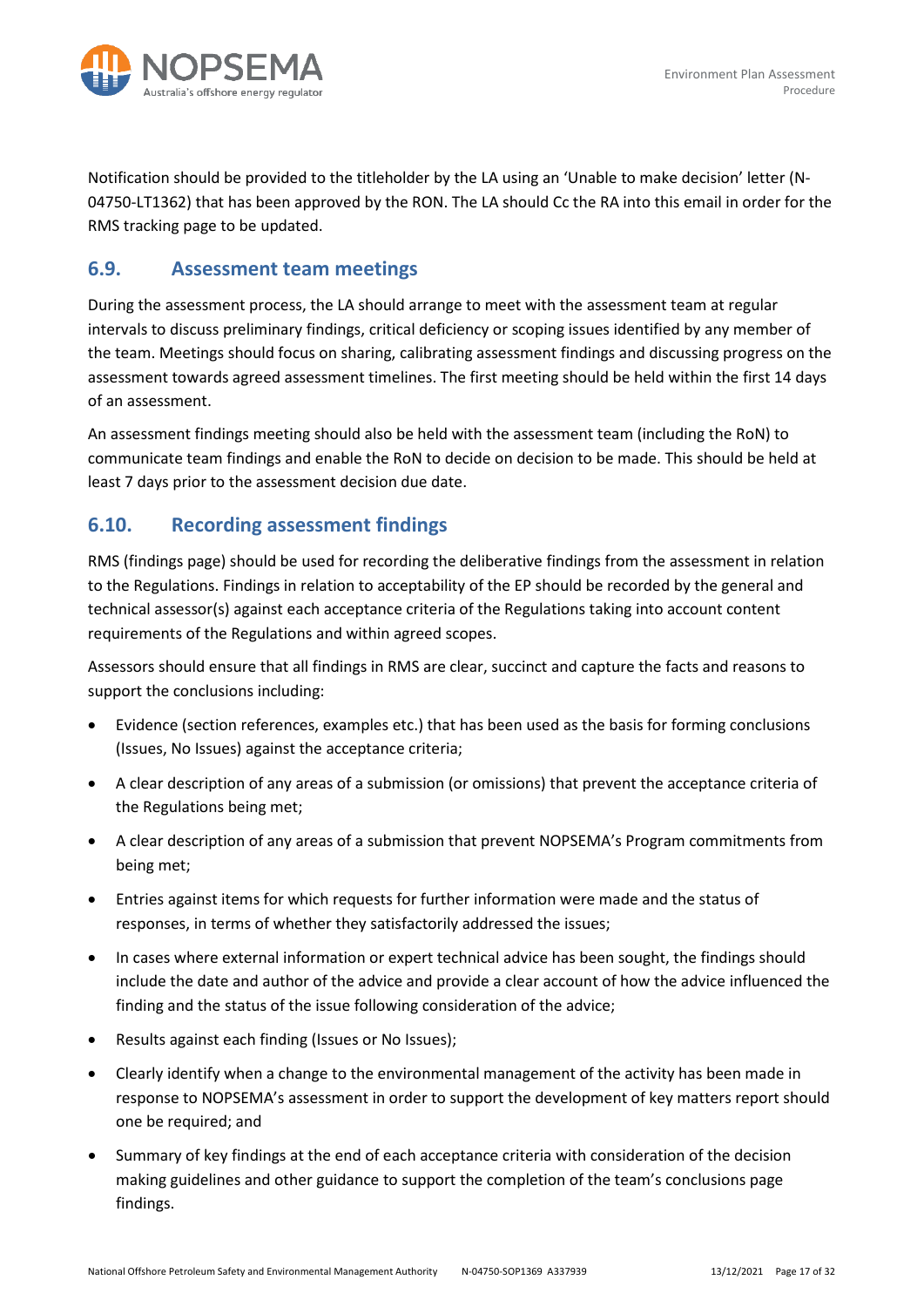

All assessors should ensure that findings are complete and entered into RMS within the agreed timeframes set by the LA on assessment commencement.

### <span id="page-17-0"></span>**6.11. Requests for further written information**

Where issues have been identified during the assessment of the first submission, NOPSEMA's preferred approach is to request further written information from the titleholder.

In determining if a request for further written information is warranted and what information should be contained in the request, the assessment team should collectively discuss and consider the following matters:

- Is the information necessary to inform a decision against the acceptance criteria;
- Is a request for further written information likely to provide resolution to the issues identified.

In making a determination about the timeframe for the titleholder to resubmit the EP consideration should be given to the nature and complexity of the information requested, activity timetables (where relevant) and other relevant factors.

The request should be prepared by the assessment team using the relevant template and provided to the RoN for review and endorsement at least 5 days before the decision due date. The LA should email a copy of the letter to the titleholder and should Cc the RA to update the RMS tracking page.

Should the titleholder request (and the LA agree) to extend the timeframe to respond to a request for further written information, the LA must notify the RA to update the RMS tracking page and record this request in the RMS running sheet.

#### <span id="page-17-1"></span>**6.12. Titleholder liaison meetings**

If requested by the titleholder or the assessment team deems it necessary, the LA should arrange a titleholder liaison meeting to discuss the outcomes of decisions or other aspects of the assessment as required.

Titleholder liaison meetings should be recorded in the running sheet for the assessment and NOPSEMA Liaison Register (A617819).

#### <span id="page-17-2"></span>**6.13. Review resubmission**

Where a resubmission is provided by a titleholder, the RA should ensure that the submission is administratively complete and saved in Objective (see section 4.1). The RA updates RMS with the submission date and ensures the submission is distributed to the relevant LA in a timely manner.

The LA should review the submission to determine if the titleholder has significantly modified the proposed activity. This means a significant modification or new stage of activity or inclusion of a new seismic or exploration drilling activity.

Where there has been no significant modification to the activity as described above, the LA should ensure that all sensitive information is in the sensitive information part and that the activity description and map provided by the titleholder are still current. Where this is not the case, the LA should contact the titleholder and request resubmission of this information.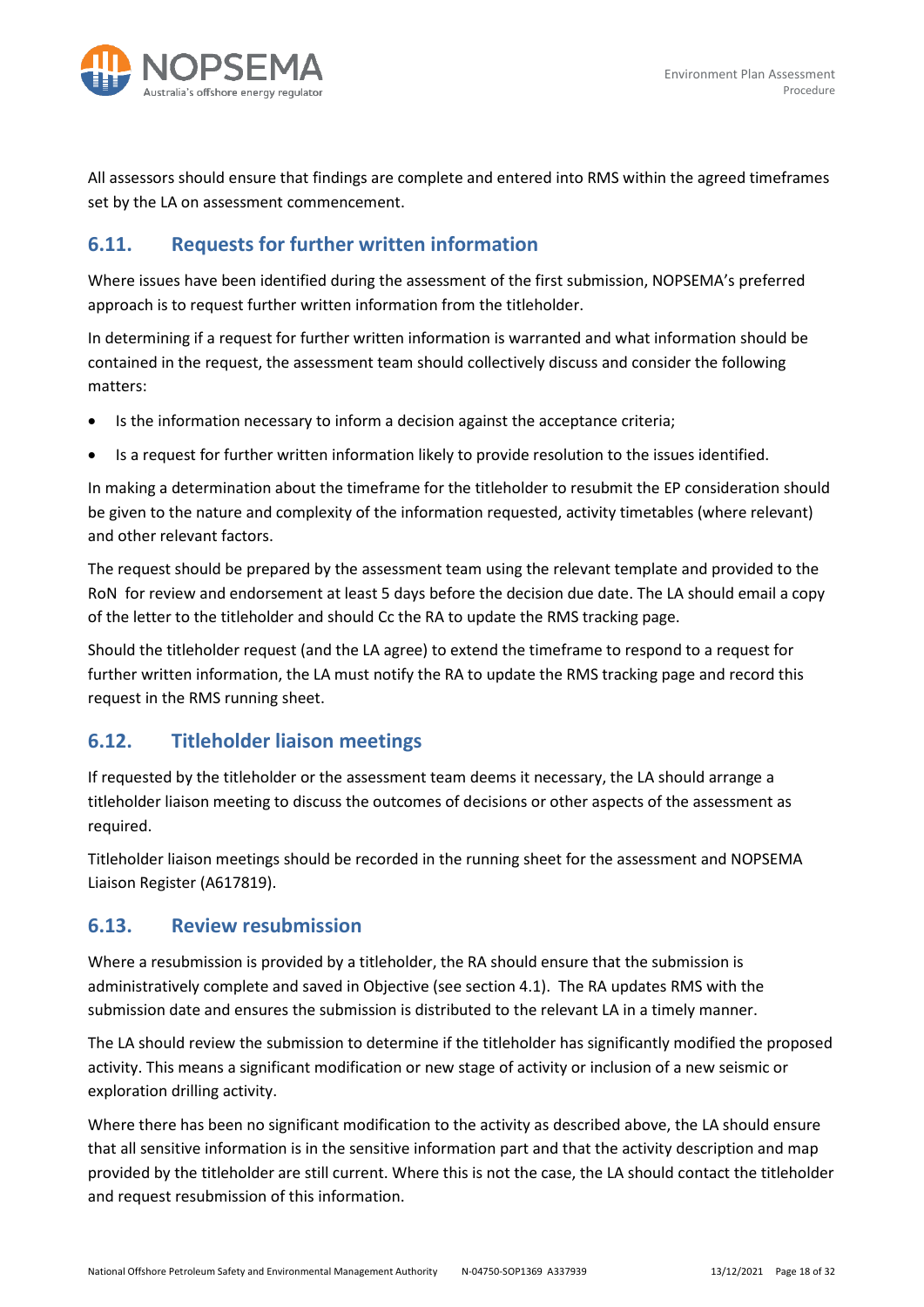

Assessors should evaluate the resubmission and, where appropriate, update assessment findings in RMS to indicate whether the issues have been satisfactorily addressed or not.

### <span id="page-18-0"></span>**6.14. Withdrawal of environment plan at request of titleholder**

A titleholder may, by notice in writing, withdraw a submitted EP at any time before NOPSEMA has made a decision to accept or refuse to accept the EP in accordance with sub-regulations 9(9) and 9(10).

On notification from the titleholder that the EP is withdrawn, the LA should ensure that all findings reached at that point in time are accurately reflected in RMS, all relevant documents are filed in Objective and that the reasons for withdrawing the EP are recorded in the running sheet (this may include reference to document(s) in Objective).

The LA should advise the RoN who will decide to cancel the assessment in RMS, and send a response to the titleholder, Cc the RA, confirming that the EP is no longer being considered as a submission.

The LA should notify NOPSEMA's Finance Division that the EP has been withdrawn and that a refund and/or remittance of the compliance instalments may be required (see Section 5.1).

## <span id="page-18-1"></span>**7. Assessment decision**

#### <span id="page-18-2"></span>**7.1. Team conclusion**

Where the assessment team concludes that the titleholder should be provided with a 'Not reasonably satisfied decision, that the EP should be accepted, accepted with conditions or refused, RMS (team conclusion and other considerations) should be completed. The team conclusion field for each acceptance criteria should explain the reasons for NOPSEMA's decision against the acceptance criteria. The team should use pre-populated text in RMS and examples from RMS deliberative findings to guide and complete this task.

Completion of the 'Other considerations' part prior to a decision to accept or refuse the EP should consider the findings recorded for the 'Protected Matters' scope to confirm that RMS contains a record demonstrating whether Program commitments have been met<sup>11</sup>.

Once complete, a link to this page should be sent to the RoN with the relevant notification (see section 6.2) as a record of the decision 5 days prior to the decision due date. Where the recommendation is not based on team consensus the LA should identify and document areas of disagreement along with the rationale for the recommendation for the RoN to consider during decision making.

### <span id="page-18-3"></span>**7.2. Decision notification**

The LA should coordinate the drafting of the appropriate decision notification with input from assessor using existing templates (i.e. acceptance letter N-04750-LT1356, opportunity to modify and resubmit letter N-04750-LT1359, refuse to accept letter N-04750-LT1378).

Notification must include an outline of the assessment brief and the topic scopes applied. In the event that a 'Not Reasonably Satisfied' or a 'Refuse to Accept' decision is reached, the response letter to the

<span id="page-18-4"></span><sup>&</sup>lt;sup>11</sup> For further guidance see Protected Matters QA Check (A537850)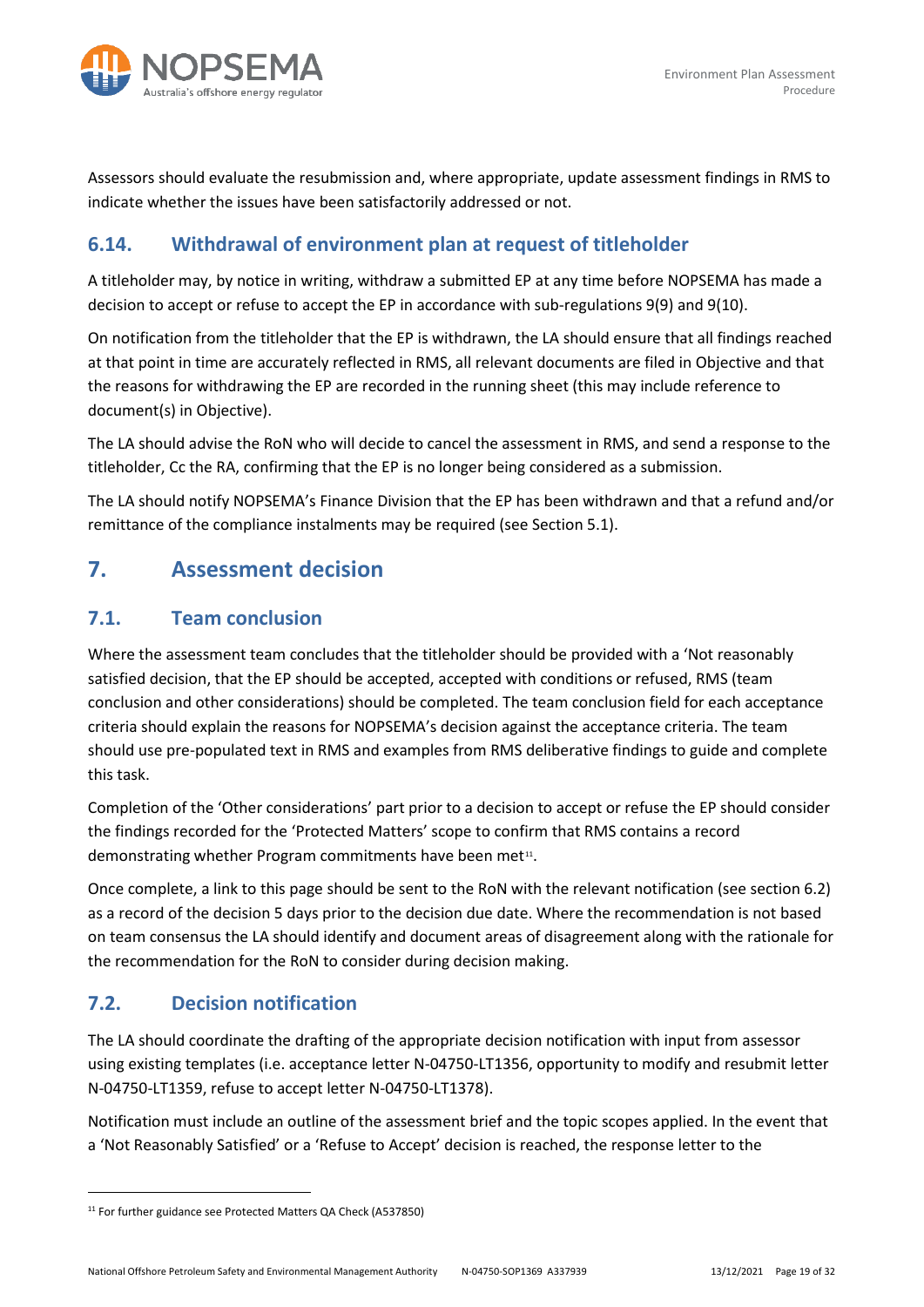

titleholder must contain a clear justification for why NOPSEMA is not reasonably satisfied that the submission meets the criteria for acceptance. The feedback should relate to the EP assessment taken as a whole, be clear, concise, explicit and specific in order to identify the areas/aspects of the submission that do not meet the criteria for acceptance of the Regulations.

Once the LA is satisfied that the contents of the notification clearly states the grounds for the decision the LA will provide it to the RoN for review and endorsement 5 days prior to the decision due date.

### <span id="page-19-0"></span>**7.3. Prepare Key Matters Report (Exploration EPs only)**

In parallel with preparing an acceptance decision letter, LA should coordinate with input from the Assessors the drafting of NOPSEMA's Key Matters Report. The report should be prepared using the NOPSEMA Key Matters Report template (N-04750-FM1851).

The content of the report must contain statements by NOPSEMA of how the matters raised through public comment have been taken into account in making a decision. Matters should be grouped based on common issues raised and comments do not need to be responded to individually.

In the event that key matters have not been addressed in the titleholder's public comment report, the LA may need to add additional 'Key Matters' in NOPSEMA's public comment report to ensure NOPSEMA consideration of matters raised has been communicated to the public.

The report should be provided to the RoN for their review and approval 5 days prior to the decision due date.

#### <span id="page-19-1"></span>**7.4. Final review and checks**

Prior to the RoN's final review of findings in RMS where an EP is accepted or refused, the LA should conduct a critical review of all findings<sup>[12](#page-19-2)</sup>. The LA may request that technical assessors revise or clarify their findings if required.

In addition, immediately prior to recommending an 'accept' decision, the LA should check:

*Financial assurance*

- With NOPTA whether a title applicant has been granted a title. If so, then the LA reassesses whether or not financial assurance requirements have been met (see Section 5.2); and
- That the Financial Assurance fields in RMS "Basic Info" page are complete (see Section 5.2).

#### *Levies*

• Whether the levy calculations remain correct in the case where the description or scope of the activity changed during the assessment process. If incorrect, revise the levy form and notify the finance team (See section 5.2).

<span id="page-19-2"></span><sup>&</sup>lt;sup>12</sup> This review should consider the findings in conjunction N-04750-GL1721 Environment plan decision making guidelines (A524696) and the EP assessment principles in the N-04750-PL1347 – Environment plan assessment policy (A343085).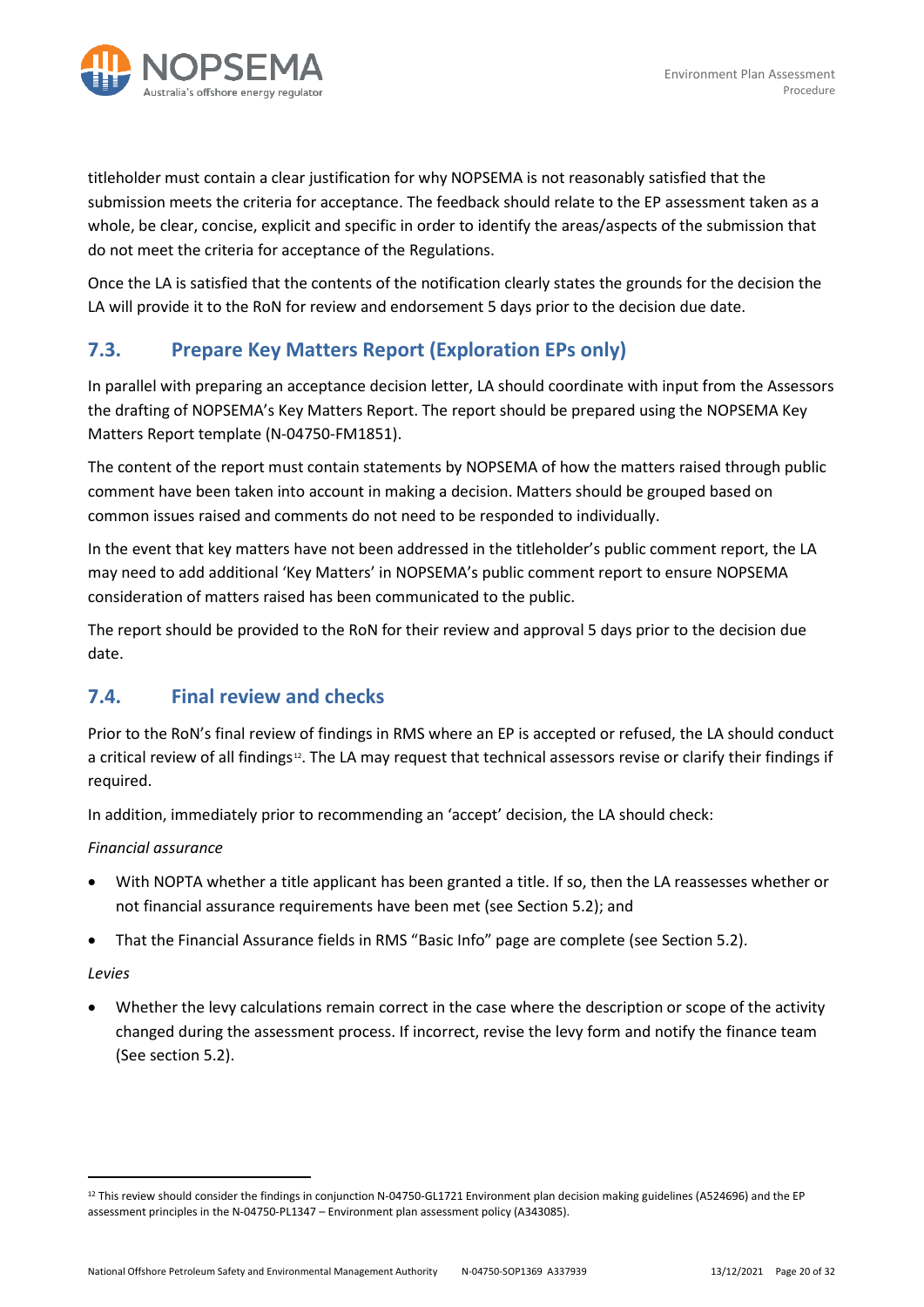

#### *Program commitments*

- Whether any new or updated EPBC Instruments have been gazetted / published since the submission was received.
- For assessments of a proposed revision under Regulation 17 or Regulation 18, the LA should consider whether the requirement under Regulation 19 to submit a proposed revision after five years from the date of acceptance of the EP should remain or if NOPSEMA should nominate the date on which this five year period starts under Regulation 19(2). This recommendation should be captured in RMS.

Where an EP is proposed to be accepted, the LA should select the current version of the relevant documents to populate in RMS for publication<sup>13</sup>, review the activity description and activity maps to ensure they are still current and request the RA to update the "Information for the public website" in RMS.

#### <span id="page-20-0"></span>**7.5. RoN review**

The RoN is the decision-maker in the assessment process. The RoN reviews the findings, team conclusions and other considerations to determine if:

- the assessment has appropriately addressed all items in the assessment brief;
- there is appropriate evidence that the 'NOPSEMA Assessment Policy' (N-04750-PL1347) and 'Environment Plan Assessment Policy' (N-04750-PL1368) has been adhered to; and
- assessment records adequately support the recommended decision in terms of demonstrating the extent to which criteria given in Regulation 10A have or have not been satisfied.

Prior to making a decision, the RoN must also be satisfied that financial assurance has been demonstrated.

In making a decision, the RoN must be reasonably satisfied (i.e. believes and is subjectively satisfied) that the criteria under regulation 10A are met and there is an objectively reasonable basis (i.e. facts and evidence that rationally support the decision) for that belief. In doing this, the RoN considers whether the recommendation from the team:

- is, on balance, appropriate;
- is in accordance with good practice principles of decision-making derived from the *Administrative Decisions (Judicial Review) Act 1977*(AD(JR) Act);
- has properly taken into account the commitments of the EPBC Endorsed Program;
- takes into account any relevant factors, while disregarding irrelevant factors;
- is compliant with applicable NOPSEMA policies; and
- is adequately supported by the assessment records.

<span id="page-20-1"></span><sup>13</sup> Location map, EP and Sensitive information part (as well as OPEP, OSMP, Appendices and Key Matters Report where applicable) in the "Information for the Public Website" and "Additional Documents" sections.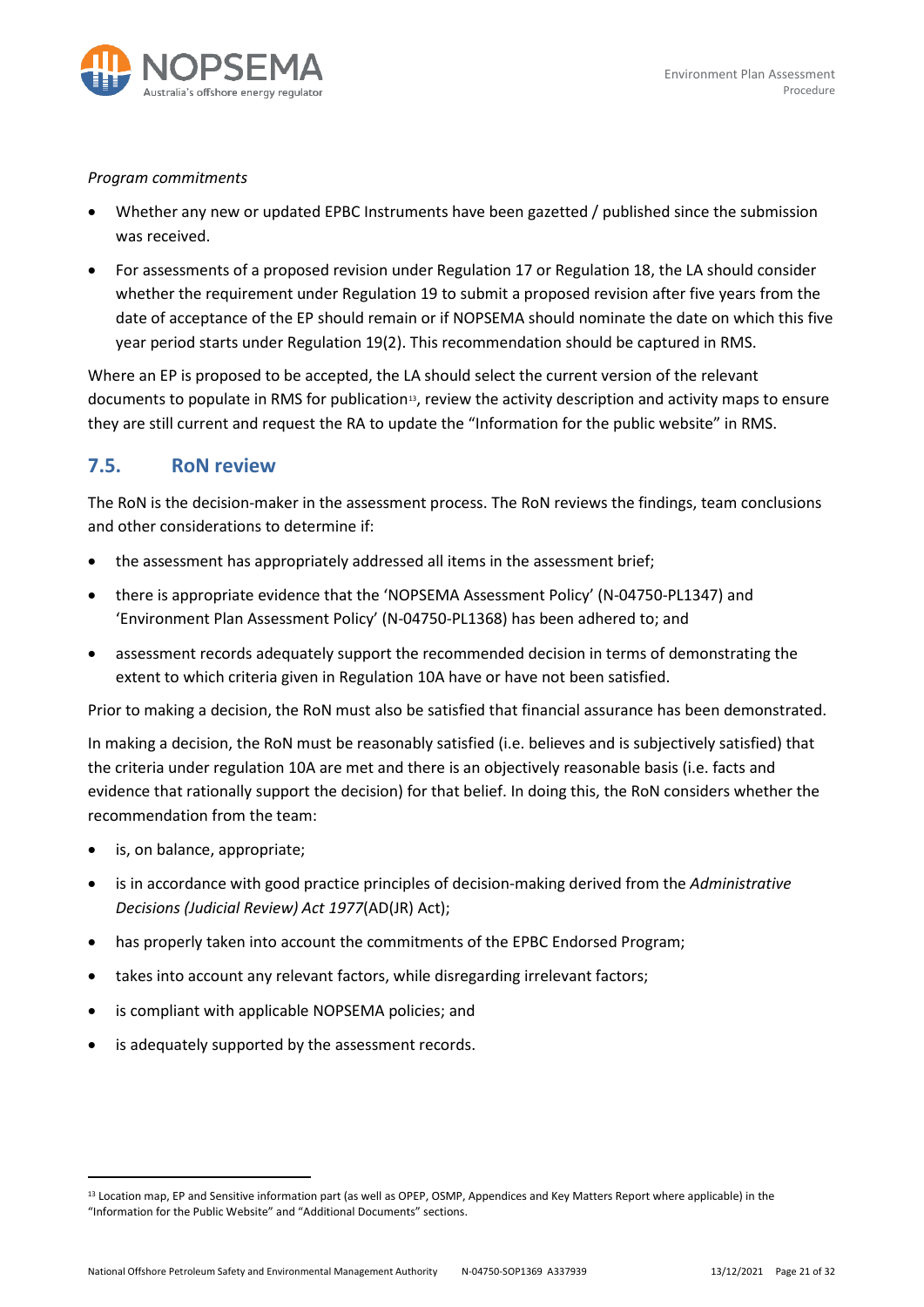

#### <span id="page-21-0"></span>**7.6. Decision making process**

Having reviewed and considered the assessment records and the recommendation made therein, the RoN will decide to;

- Accept the EP; or
- Refuse to accept the EP; or
- Provide the titleholder with an opportunity to modify and resubmit the EP; or
- Accept the EP in part or with conditions or limitations; or
- Notify the titleholder they are unable to make a decision and propose a timetable for consideration of the EP.

If the RON's decision is contrary to the conclusions of the assessment team, the reasons should be documented in RMS ('RoN Decision').

To ensure consistency in decision making, the RoN may seek advice from other Environment Managers or the HoD-E where the decision is to refuse to accept an EP.

Where an acceptance, refusal or not satisfied decision is made, the RoN populates the relevant fields in RMS (RoN Decision) with the decision type and the reasons for the decision. In addition, the RoN should document in RMS the alternative options considered for a refusal decision.

For an acceptance decision, the RoN should also review the "Information for Public Website" part of the "Conclusions" page in RMS to ensure that it is complete and accurate. For refusals and not reasonably satisfied decisions, no content is required in the "Information for Public Website" part.

For refusal and acceptance decisions, the RoN must finalise the decision in RMS to facilitate publication of the decision to NOPSEMA Online. For all decisions, the RoN must endorse the decision notification and advise the LA of the decision.

An email must be sent by the LA to the titleholder with the decision notification and copy (bcc) to the RA for not reasonably satisfied decisions to update the "Tracking" page in RMS and facilitate publication of the decision to NOPSEMA Online.

#### <span id="page-21-1"></span>**7.7. Acceptance in part or with conditions or limitations**

Where the RoN proposes to accept an EP in part for a particular stage of an activity or accept an EP subject to limitations or conditions applying to the operational aspects of an activity, consultation should occur with the HoD-E and CEO (or Compliance Committee).

The RON should facilitate this process and also provide advice to the titleholder regarding the proposed conditions or limitations. The RoN will then proceed with the decision following advice from the CEO. This decision must be documented in the "Conclusions" page in RMS. See section 6.6 for steps in the decision making process to be followed for the EP.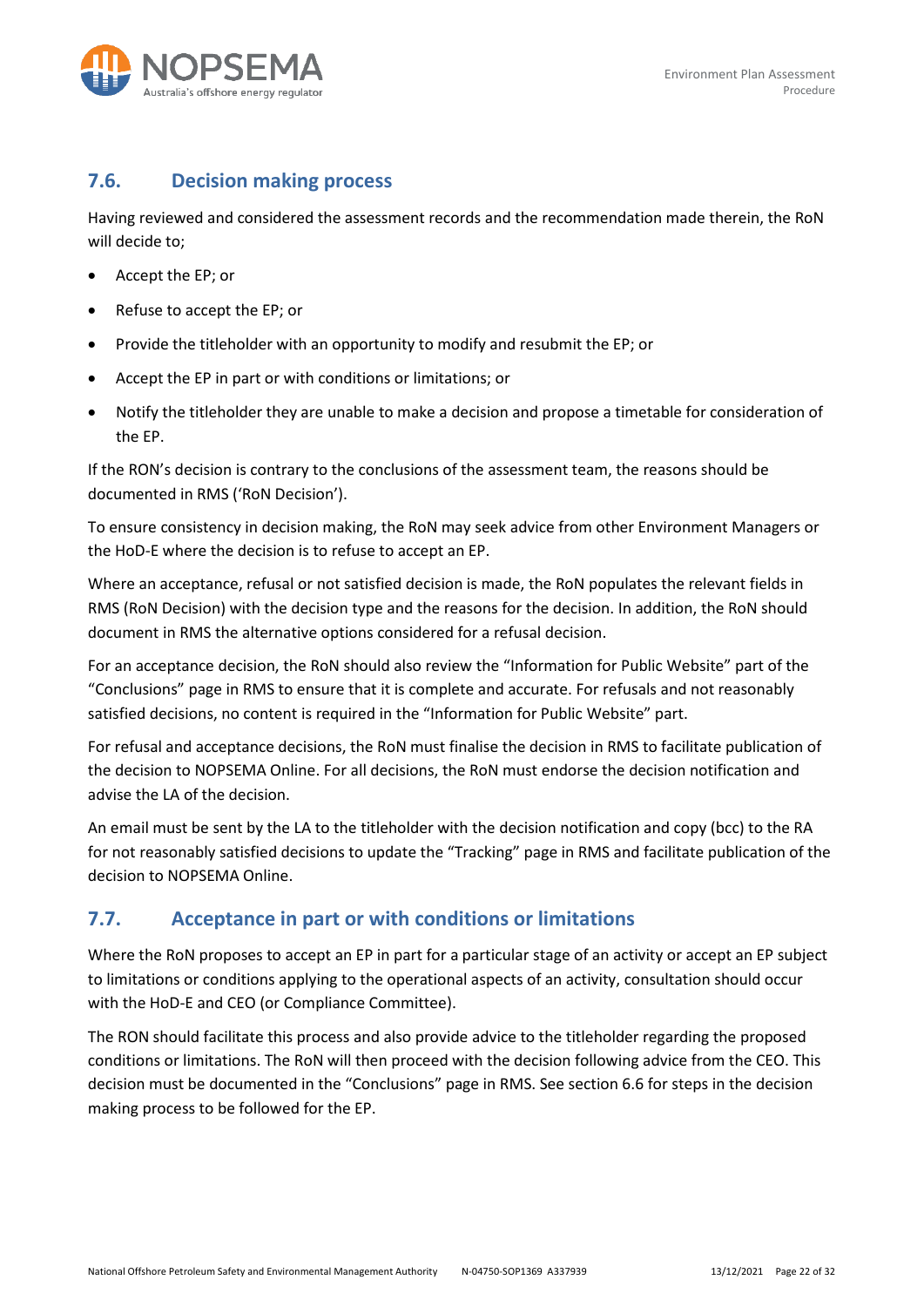

#### <span id="page-22-0"></span>**7.8. Consult Head of Division and, if necessary, the CEO**

The RoN may determine that escalation to the HoD/CEO (or Compliance Committee) is required in relation to an assessment decision; in particular if a refuse to accept decision has been made or where there is a high level of stakeholder interest.

### <span id="page-22-1"></span>**8. Finalise assessment**

#### <span id="page-22-2"></span>**8.1. Update Issues in RMS**

The LA should record, where appropriate, any notable issues arising from the assessment relevant to future inspection scoping which are specific to the activity or titleholder in RMS as Activity Issues.

Issues can be added by clicking on 'Add Issue' on the Basic Information page within RMS. This entry will include a field for free text for a short description of the issue.

#### <span id="page-22-3"></span>**8.2. Refusal of EP**

If an EP has been refused, the LA must inform Finance that a refund and/or remittance of compliance amounts is likely due to the titleholder under Regulation 59C of the Levies Regulations.

The LA should send an explanatory email to Finance Division (levynotify@nopsema.gov.au) to provide this update.

#### <span id="page-22-4"></span>**8.3. EP Summary**

On acceptance of the EP, the RA notifies the RoN of the RMS link to the EP Summary Assessment for allocation to a relevant assessor

As part of the EP submission, the titleholder provided an EP Summary Statement to meet the requirements of regulation 11(3). The assessor must review the statement in the EP and using the pre-populated text, record in RMS whether the statement meets the requirement of sub-regulation 11(4).

Once the assessor is satisfied that the statement meets requirements, the assessor provides a recommendation to the RoN. The RoN must review the findings in RMS and record their agreement, or otherwise, with the recommendation in RMS.

If NOPSEMA is satisfied that the EP summary meets the requirements of sub-regulation 11(4), the assessor must notify the titleholder of this decision.

#### <span id="page-22-5"></span>**8.4. Assessment Review**

#### <span id="page-22-6"></span>**Internal Assessment Review**

Where applicable (e.g. for complex assessments, assessments involving a significant number of issues, assessments where the titleholder was unable to be effectively engaged) the LA or RoN may choose to conduct an internal assessment review.

An internal assessment review meeting is held with assessment team members.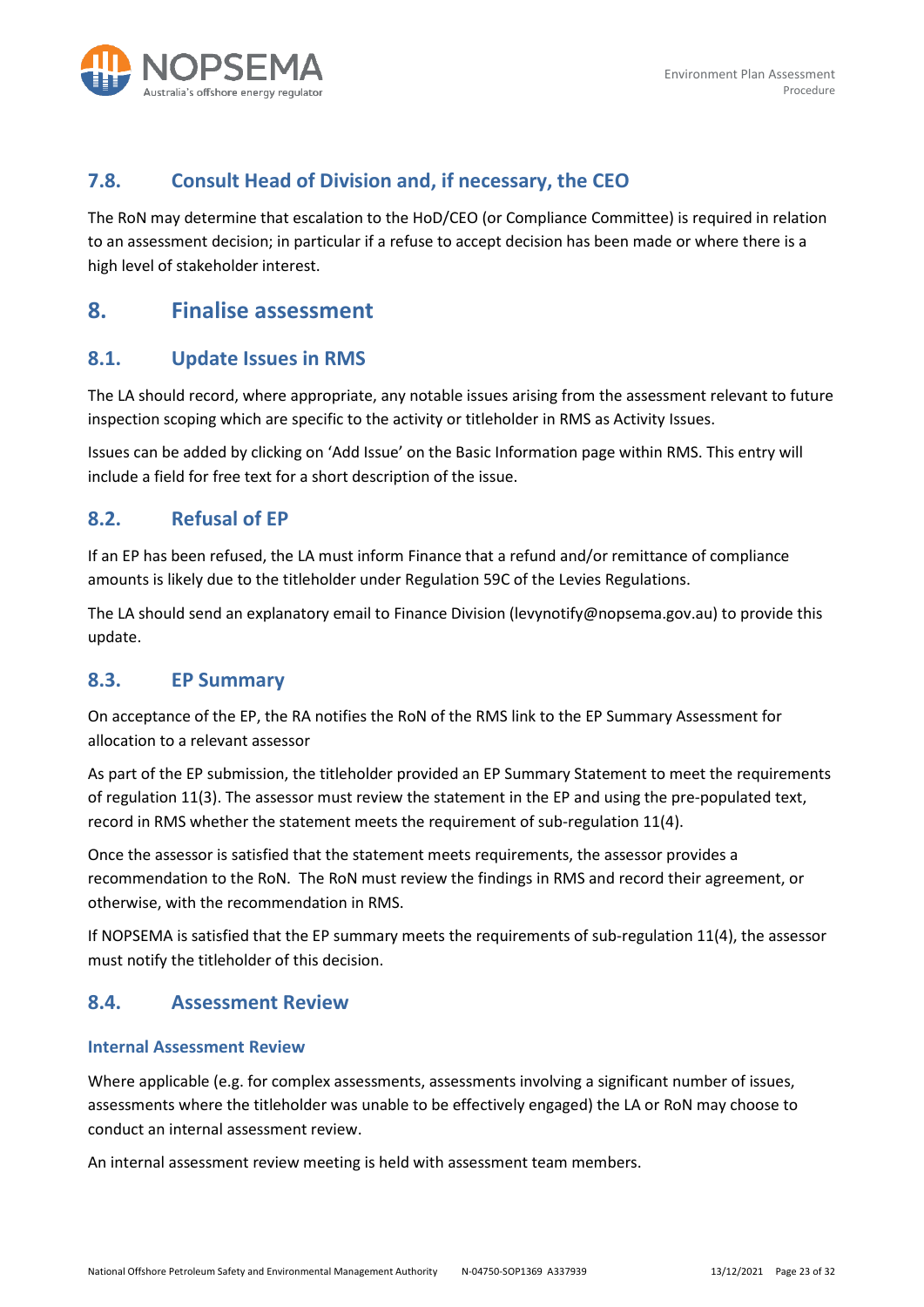

The purpose of the meeting is to review the assessment process so that lessons learnt from the assessment (e.g. what went well and what can be done better) can be shared and captured.

Meetings should be recorded in the relevant assessment folder within Objective.

#### <span id="page-23-0"></span>**External Assessment Review**

Where applicable (e.g., as above or where the titleholder, HoD – E or CEO have requested a review), NOPSEMA may conduct an external assessment review meeting with the titleholder following completion of the assessment. Such a review would generally be offered to titleholders where a decision was made to refuse an EP and on other occasions as deemed appropriate by the RoN.

The meeting should be chaired by an Environment Manager not involved directly in the assessment. The Assessment Team should attend the meeting as appropriate. The purpose of this meeting is to communicate NOPSEMA's views on the assessment process and seek feedback from the titleholder on their views on the process

#### <span id="page-23-1"></span>**9. Post assessment**

#### <span id="page-23-2"></span>**9.1. Notification of end of operation of an EP (Reg 25A)**

Notifications received under Regulation 25A (end of EP) will be sent by the RA to the RoN for allocation to an assessor, along with a link to the RMS assessment.

The assessor should conduct a review of the notification and supporting information to determine if the criterion for acceptance are met or otherwise. Explanatory comments should be noted in RMS under recommendations for any criterion that is not met. Once the review is complete, the assessor should make a recommendation to the RoN as to whether to accept the notification.

If the notification is to be accepted, the assessor should then prepare the relevant letter for RoN endorsement. The RoN records this decision in RMS by completing the RoN Review of the Recommendation. Once approved, this letter should be emailed to the titleholder with a Cc to the RA to update the status of the EP on the NOPSEMA's website.

If any of the criteria for accepting the 25A notification are not met, the EO should liaise with the RoN (or a Manager where required) to discuss whether to request further information or if the notification is to be refused. The assessor should advise the titleholder of the request or decision in writing with a Cc to the RA to update the RMS tracking page where required<sup>14</sup>.

#### <span id="page-23-3"></span>**9.2. Change to nominated titleholder or liaison person**

If any assessor is advised of a change in details for either the titleholder or the nominated liaison person for any activity, they should ensure that this advice is provided to the RA as soon as possible in order for them to update RMS and NOPSEMA's website.

<span id="page-23-4"></span><sup>&</sup>lt;sup>14</sup> For further guidance on this assessment see the Regulation 25A Training Package (A502021).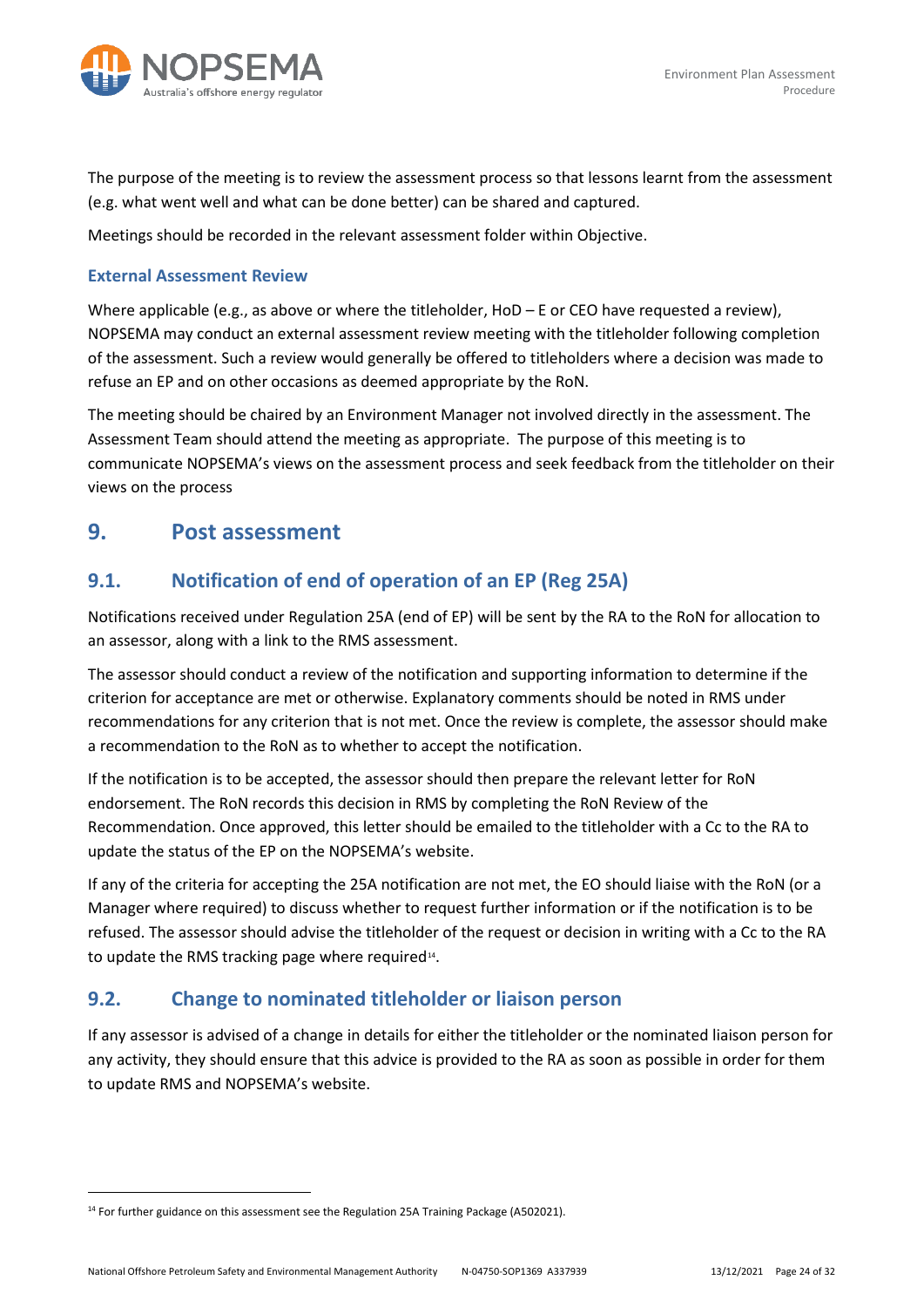

# <span id="page-24-0"></span>**10. Related Documents**

| <b>Policies</b>                        |                                                                       |
|----------------------------------------|-----------------------------------------------------------------------|
| N-04000-PL0050                         | <b>Assessment Policy</b>                                              |
| N-04750-PL1347                         | <b>Environment Plan Assessment</b>                                    |
| N-04730-PL1780                         | Financial assurance requirements for petroleum titles                 |
| N-11200-PL1791                         | <b>Environment Plan Levies</b>                                        |
| <b>Work Instructions</b>               |                                                                       |
| N-04000-WN0048                         | <b>Acceptance Conditions and Limitations</b>                          |
| N-04750-WN1407                         | Regulatory Assistant Role - Administration of Environment submissions |
| N-04750-WN1859                         | <b>Citizen Space Analytics</b>                                        |
| <b>Guidelines &amp; Guidance Notes</b> |                                                                       |
| N-04750-GN1344                         | Environment Plan Content Requirements Guidance Note                   |
| N-04750-GN1488                         | Oil pollution risk management                                         |
| N-04730-GL1381                         | <b>Financial Assurance for Petroleum Titles</b>                       |
| N-04730-SOP1793                        | Financial assurance validation and endorsement procedure              |
| N-04750-GL1691                         | End of operation of an Environment Plan - Regulation 25A              |
| N-04750-GL1721                         | Environment plan decision making                                      |
| N-06100-SOP1419                        | Titleholder liaison meetings                                          |
| <b>Forms</b>                           |                                                                       |
| N-04750-FM1257                         | <b>Environment Plan Submission Cover Sheet</b>                        |
| N-04750-FM1339                         | <b>Environment Plan Levy Ratings</b>                                  |
| Letters                                |                                                                       |
| N-04750-LT1356                         | Acceptance of Environment Plan                                        |
| N-04750-LT1357                         | Refusal to Accept                                                     |
| N-05300-LT1276                         | Withdrawal of Environment Plan                                        |
| N-04750-LT1359                         | Opportunity to Modify and Resubmit an Environment Plan                |
| N-04750-LT1377                         | Request for further written information                               |
| N-04750-LT1362                         | Unable to make decision                                               |
| N-04750-LT1360                         | Request for Revision of an Environment Plan                           |
| N-04750-LT1692                         | Acceptance of notification of end of operation of an EP - Reg 25A     |
| N-04750-LT1693                         | Refuse to accept notification of end of operation of an EP - Reg 25A  |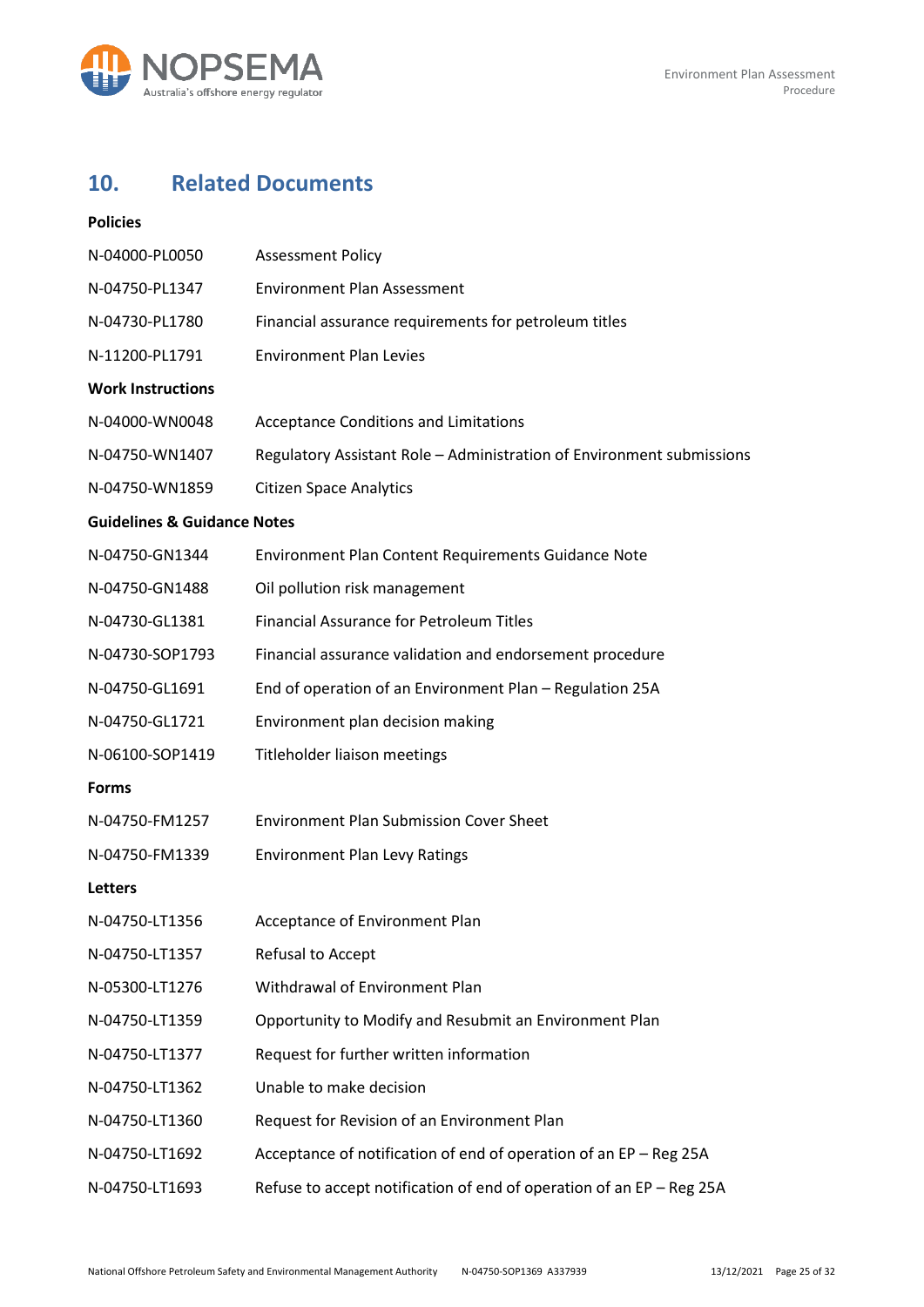

| N-04750-LT1849          | Acceptance for publication (completeness check)               |
|-------------------------|---------------------------------------------------------------|
| N-04750-LT1850          | Invitation to modify and resubmit the EP (completeness check) |
| <b>Registers</b>        |                                                               |
| A304123                 | EP Assessments – Record of QA Checks – July 2013 onwards      |
| <b>Training Modules</b> |                                                               |
| A533498                 | Assessment Training Package – Program Commitment QA Check     |
| A502021                 | <b>Regulation 25A</b>                                         |
| A666135                 | <b>Environment Plan Assessment Training</b>                   |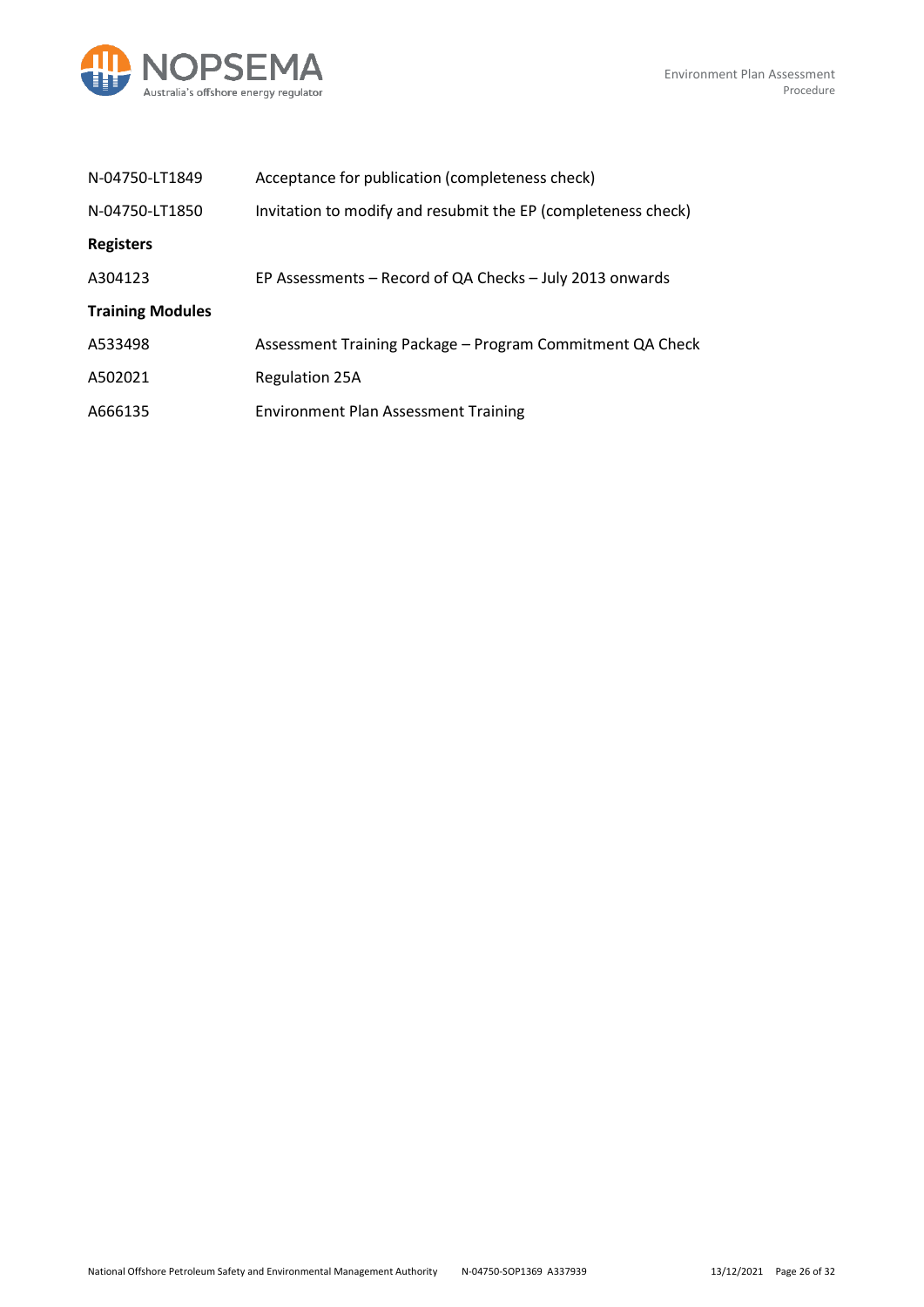

# <span id="page-26-0"></span>**Appendix A: Greenhouse Gas Environment Submissions**

#### <span id="page-26-1"></span>**A.1: Background**

Decision making for greenhouse gas activities is the responsibility of the NOPSEMA CEO.

These instructions provide administrative assessment procedures for the assessment of greenhouse gas activity EPs where these differ, and are in addition to, the petroleum activity assessment procedures detailed in this SoP.

These instructions should only be used during the assessment of greenhouse gas activity EPs.

#### <span id="page-26-2"></span>**A.2: Receipt of greenhouse gas activity submission – CEO notification**

Relevant section of SOP: Section 4.1

For greenhouse gas activity EPs, the RA will forward a task with the RMS URL link to the relevant Environment Manager noting that the activity is a greenhouse gas activity in the task.

On receipt of the task, the LA (via the Environment Manager and the Executive Assistant)) should notify the CEO that a greenhouse gas activity assessment is underway, including the following information:

- Notification of receipt of GHG Project and CEO's responsibility as the RoN;
- The name of the submission, titleholder, activity type, activity overview, due date, LA and electronic link to RMS; and
- Target date for completion check to be completed in RMS for CEO consideration and decision making on public comment of EP (exploration EP only) or publication.

#### <span id="page-26-3"></span>**A.3: Administrative and Completeness check**

Relevant section of SOP: Section 4.2

At the conclusion of the administrative and completeness check, the LA must make a recommendation as to whether the EP:

- Is to be rejected due to the activity occurring in a World Heritage Property or a relevant approval has not been granted (see section 4.2); and
- Is suitable for publication/complete for comment or if not, if the titleholder is to be invited to modify and resubmit the EP.

The recommendation must be provided to the relevant Environment Manager for review and forwarding to the CEO. The recommendation must include a link in RMS to the "Completeness Check" page and an offer for a CEO briefing (via the Executive Assistant) relating to the decision. The decision letter must be prepared by the LA for CEO approval.

#### <span id="page-26-4"></span>**A.4: Decision making on publishing the EP**

Relevant section of SOP: Section 4.3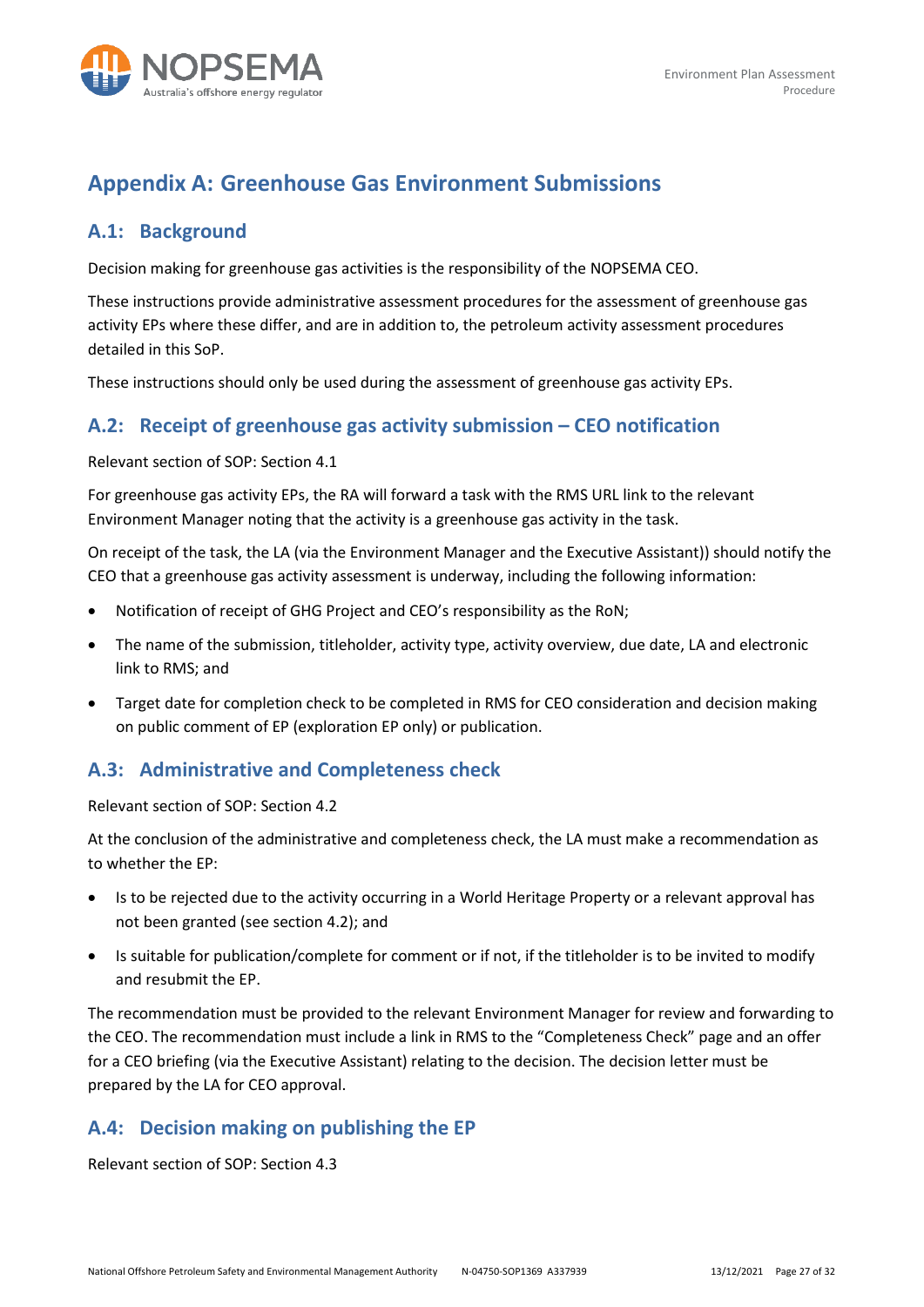

The CEO is the decision maker in relation to an extension to the date in which a modified and resubmitted EP is provided. The LA must make a recommendation to the Environment Manager for review and forwarding to the CEO (via the Executive Assistant), including the reasons for the request.

### <span id="page-27-0"></span>**A.5: Completeness check after public comment (Exploration EPs)**

Relevant section of SOP: Section 4.5

The LA should notify the Environment Manager in the event that the completeness check identifies that the EP has been significantly modifies after public comment. The notification by email must include the information from the EP to support the conclusion. The Environment Manager must forward this to the RoN (via the Executive Assistant) for agreement.

The outcomes of the fresh completeness check conducted by the LA after public comment must be approved by the CEO (via the Environment Manager and Executive Assistant) as per section 4.3 and A.4.

#### <span id="page-27-1"></span>**A.6: Levy Form**

Relevant section of SOP: Section 5.1

NOPSEMA's Environment Plan Levy Policy (N-11200-PL1791) provides for the cost recovery of greenhouse gas EP assessments. The LA must complete the EP Levy Ratings Form and provide a copy to the Environment Manager for review and forwarding to the CEO via the levy form workflow for approval.

#### <span id="page-27-2"></span>**A.7: Assessment Team scoping**

Relevant section of SOP: Section 5.3

The LA must provide the assessment brief to the Environment Manager for review and forwarding to the CEO (via the Executive Assistant) for approval in RMS. An offer of a briefing should be provided to the CEO as part of approving the brief.

#### <span id="page-27-3"></span>**A.8: Unable to make a decision**

Relevant section of SOP: Section 5.9

The LA should prepare an "unable to make a decision letter" for the CEO's endorsement. The letter should be emailed to the CEO (from the Environment Manager via the Executive Assistant) clearly outlining the timeframe in which the letter is to be sent and the reasons that a decision cannot be made within the 30 day timeframe.

When determining whether an assessment can be completed within the 30 day timeframe, the LA should take into account the additional time required for CEO decision making.

The Manager should consult with the CEO where relevant in making decision.

The CEO is the decision maker in relation to an extension to the date in which response to a request for further information is provided. The LA must make a recommendation to the Environment Manager for review and forwarding to the CEO (via the Executive Assistant), including the reasons for the request.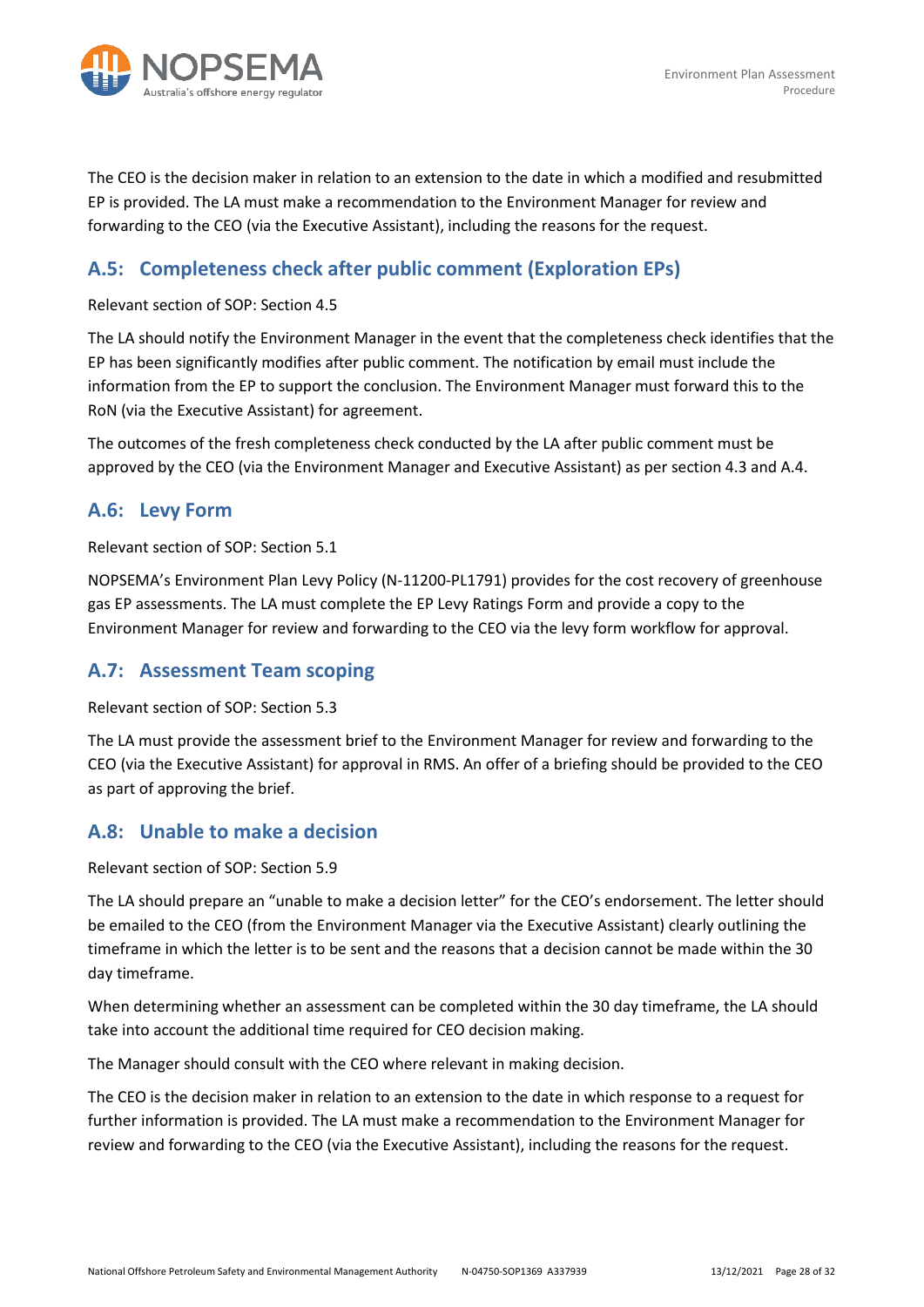

#### <span id="page-28-0"></span>**A.9: Assessment team meeting**

Relevant section of SOP: Section 5.10

Assessment findings meetings for greenhouse gas EP assessment should be held with the assessment team and the relevant Environment Manager. The Environment Manager should liaise with the CEO (via the Executive Assistant) and offer a briefing on conclusions of the assessment team and recommended notification or decision.

### <span id="page-28-1"></span>**A.10: Request for further written information**

Relevant section of SOP: Section 5.12

The LA should take into account the timeframe for CEO/RoN approval in determining the timeframes for NOPSEMA's assessment of the resubmitted EP.

A request for further written information in accordance with Section 5.12 of the SOP **must** be reviewed and endorsed by the CEO. A draft letter is prepared by the LA and emailed to the CEO (via Environment Manager and the Executive Assistant) with a link to RMS findings.

The CEO reviews the findings in RMS and records comments in RMS (in the RON field) and either endorse the letter or provide comments to the LA (via Environment Manager) outlining amendments to the letter. The LA makes amendments to the letter (if applicable) and provides the revised letter to the CEO (via the Environment Manager and Executive Assistant) for endorsement**.** 

#### <span id="page-28-2"></span>**A.11: Withdrawal of environment plan at request of titleholder**

Relevant section of SOP: Section 5.15

The LA must advise the Environment Manager and the CEO of any request to withdraw the EP by the titleholder.

### <span id="page-28-3"></span>**A.12: Team Conclusion, Decision Notification and Key Matters Report**

#### Relevant section of SOP: Section 6.1, 6.2 and 6.3

At the completion of the team conclusions in the RMS "Conclusions" page and after drafting the relevant decision letter and NOPSEMA public comment report (exploration EP only), the LA must send a link to RMS, the letter and report to the Environment Manager for review.

#### <span id="page-28-4"></span>**A.13: Environment Manager recommendation and CEO review**

#### Relevant section of SOP: Section 6.5

Once the Environment Manager endorses the assessment recommendation and content of letters/reports, the recommendation should be emailed to the CEO (from the Environment Manager via the Executive Assistant) outlining:

- The assessment recommendation;
- Requesting review and decision by the CEO;
- Offering briefing;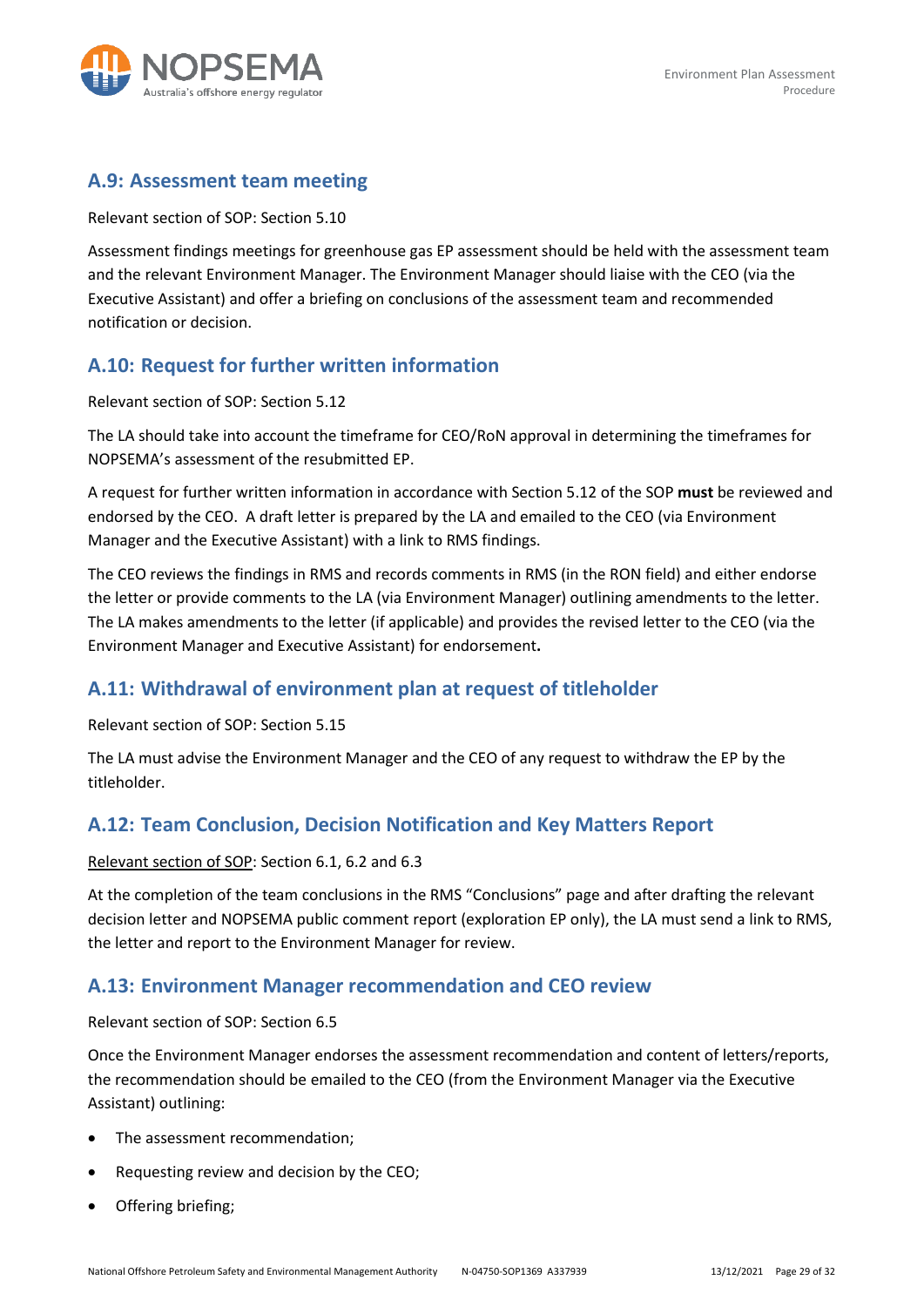

- URL Link to RMS assessment;
- Draft letter stipulating the assessment decision and reasons for the decision;
- This email should be saved by the LA in the assessment file in Objective; and
- CEO Review Decision Making.

The CEO reviews the Findings, Results and Recommendations in RMS in accordance with section 6.5 of the SOP and makes a decision in accordance with the process outlined in section 6.6 of the SOP.

Amendments to the letter requested by the CEO must be made by the LA who provides the revised letter to the CEO (via the Environment Manager and Executive Assistant) for endorsement**.**

The CEO will advise the Environment Manager and LA once a decision has been made and recorded in RMS**.**

Any correspondence relating to the decision should be saved by the LA in the assessment file in Objective.

#### <span id="page-29-0"></span>**A.14: EP Summary**

#### Relevant section of SOP: Section 7.3

Once the EP Summary is suitable for acceptance, the assessor must provide a recommendation to the Environment Manager for review by email with a link to RMS. A recommendation is provided to the CEO (via the Executive Assistant) with a request for endorsement. The CEO must review the findings in RMS and record their agreement, or otherwise, with the recommendation in RMS.

#### <span id="page-29-1"></span>**A.15: Notification of end of operation of EP**

Relevant section of SOP: Section 8.1

Notifications received under Regulation 25A (end of EP) for greenhouse gas activities will be sent by the RA to the Environment Manager for allocation to an assessor, along with a link to the RMS assessment.

The assessor makes a recommendation to the Environment Manager by email as to whether to accept the notification and provide a link to RMS. Where the Environment Manager agrees, the recommendation must be forwarded to the CEO (via the Executive Assistant) with a request to approve the decision and an offer of a briefing by the Manager or assessor.

If the notification is to be accepted, the assessor must prepare a letter to the titleholder using the template letter (N-04750-LT1692) for CEO endorsement.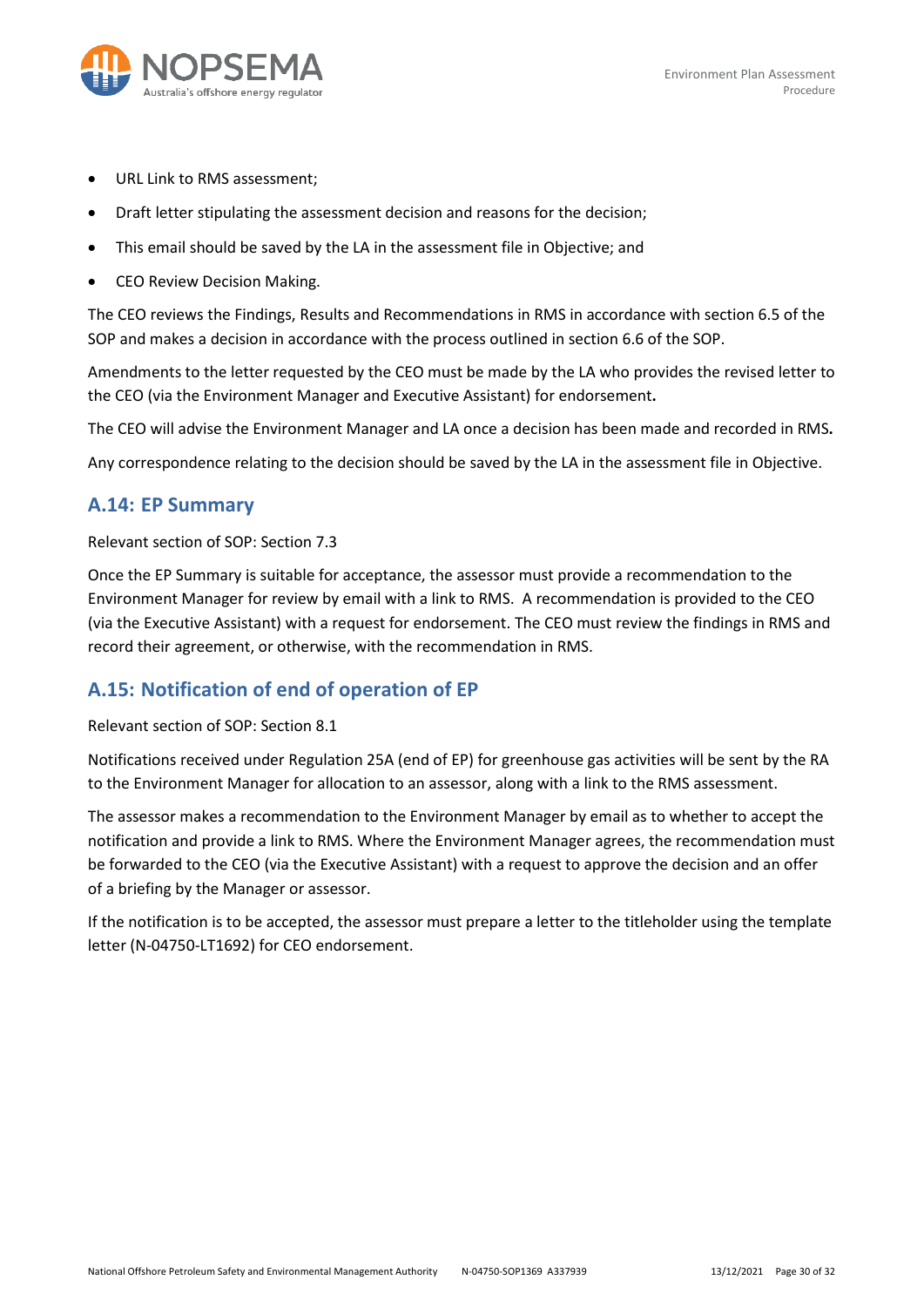

# <span id="page-30-0"></span>**Appendix B: Record of revisions**

| Rev Date   | <b>Aspects updated</b>                                                                               |
|------------|------------------------------------------------------------------------------------------------------|
| 13/12/2021 | Added Section 5.5 Objectives, principles and key considerations for General and<br>Topic assessments |

**Note**: see above - NOPSEMA now uses the date a document is published in the QMS to indicate the current revision; therefore the last published version is the one approved for use.

| <b>Rev</b> | <b>Date</b>      |                                                                                                                                                                                                                                                                                                                                                                                                                                                                                                                                                                                                                                                                                                                                                                                                                                                                                                                        |
|------------|------------------|------------------------------------------------------------------------------------------------------------------------------------------------------------------------------------------------------------------------------------------------------------------------------------------------------------------------------------------------------------------------------------------------------------------------------------------------------------------------------------------------------------------------------------------------------------------------------------------------------------------------------------------------------------------------------------------------------------------------------------------------------------------------------------------------------------------------------------------------------------------------------------------------------------------------|
| 16         | February 2020    | Minor updates to section 5.2 (Financial Assurance) to coincide with increased<br>administration of FA requirements by RAs and development of the RA WN in<br>relation to financial assurance checks.                                                                                                                                                                                                                                                                                                                                                                                                                                                                                                                                                                                                                                                                                                                   |
| 15         | October 2019     | Updates post Transparency to provide clarity based on feedback from the<br>Division on roles and responsibilities, EPBC checks, assessment timeframes,<br>process for RoN endorsement and checks prior to final EP decision.                                                                                                                                                                                                                                                                                                                                                                                                                                                                                                                                                                                                                                                                                           |
| 14         | May 2019         | Financial Assurance updates:<br>References to financial assurance process documents were amended from N-<br>04750 to the new N-04730 (page 10, page 16, page 39)<br>Details regarding 2018 APPEA method included on page 15 and 16<br>Update to SoP to reflect changes to amended regulations for transparency<br>including:<br>Completeness checks at various stages of the assessment<br>Publication of EP steps (public comment, assessment and acceptance)<br>Change to team based assessment scope setting<br>Change to assessment description for general and technical assessment<br>Inclusions of assessment team meetings<br>Drafting of a conclusions page<br>Development of public comment report<br>Update to EP summaries to reflect submission of Summary statement<br>Development of SoP Training package from removed SoP text.<br>Removal of Appendix 3 as this is contained in EPBC Training package |
| 13         | February 2018    | Update responsibilities for assessors<br>Updates to initial review including requirement to check for prior usage rights<br>within Australian Marine Parks<br>Clarify requirements for protected matters topic and consideration of decision<br>making guidelines<br>Add instructions for changes to assessment team<br>Simplify RFFWI considerations and refer to work instruction<br>Clarify tasks after 'refuse to accept' decision<br>Clarify requirements to update inspection programming schedule<br>Include instructions for Regulation 25A (end of operation of an EP) assessments<br>Updated section references in Appendix 1 (did not review all instructions)<br>Other minor corrections and points of clarification.                                                                                                                                                                                      |
| 12         | <b>July 2017</b> | RON review of levy forms                                                                                                                                                                                                                                                                                                                                                                                                                                                                                                                                                                                                                                                                                                                                                                                                                                                                                               |
| 11         | April 2017       | <b>EPBC Program assessment matters</b>                                                                                                                                                                                                                                                                                                                                                                                                                                                                                                                                                                                                                                                                                                                                                                                                                                                                                 |